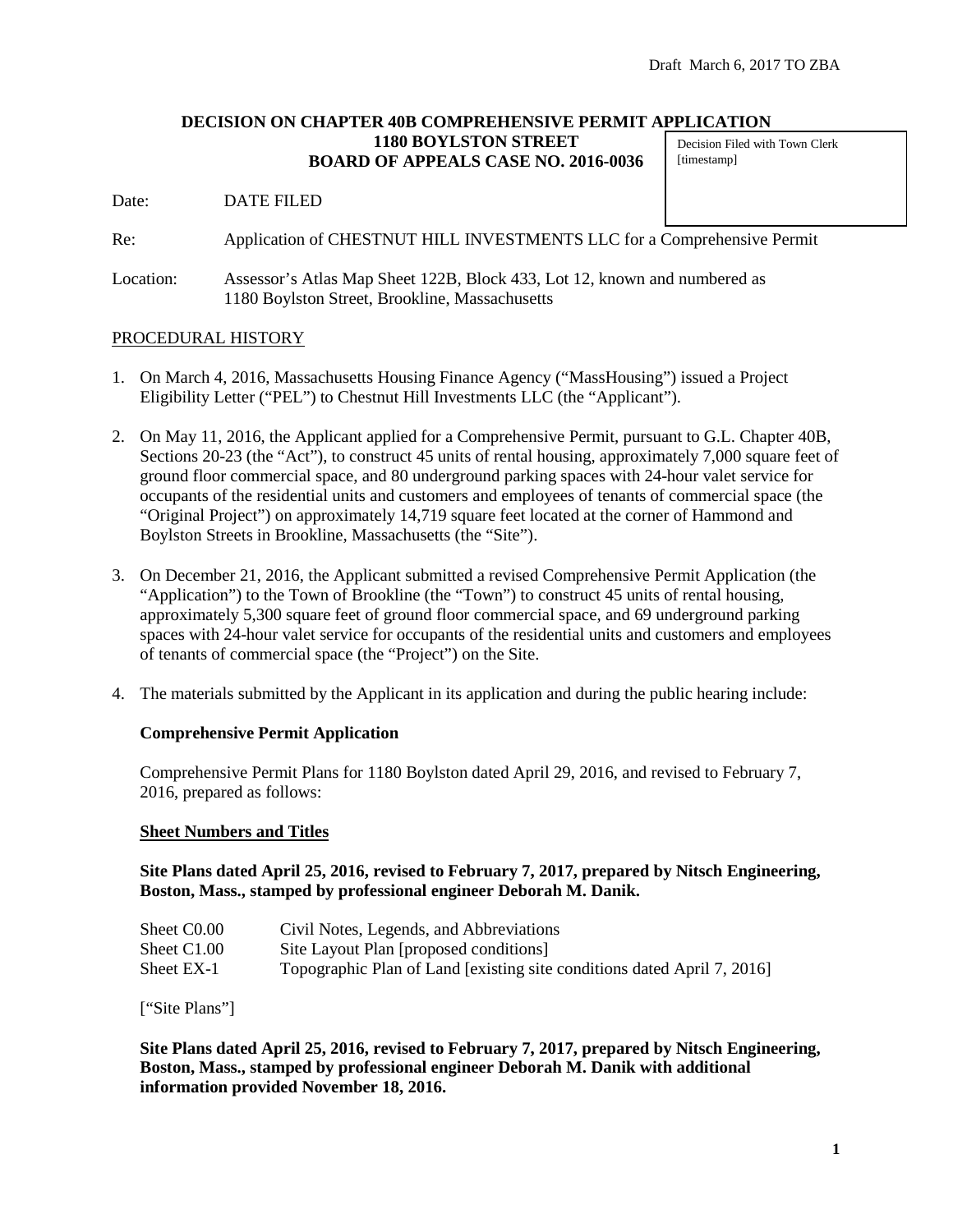| Sheet C <sub>0.00</sub> | Civil Notes, Legends, and Abbreviations |
|-------------------------|-----------------------------------------|
| Sheet C1.00             | Site Layout Plan [proposed conditions]  |
| Sheet C <sub>2.00</sub> | Site Utility Plan                       |
| Sheet C3.00             | <b>Site Utility Details</b>             |

["Stormwater Management Plan"]

#### **Loading Zone Plan revised and dated December 16, 2016 prepared by Vanasse and Associates, Inc., Boston, Mass.**

["Loading Zone Plan"]

#### **Architectural Plans dated April 29, 2016 revised to February 6, 2017, prepared by CBT Architects, Boston, Mass. and stamped by registered architect Alfred Wojciechowski.**

| Sheet A0               | Cover Sheet                                                            |
|------------------------|------------------------------------------------------------------------|
| Sheet A001             | Plot Plan                                                              |
| Sheet A002             | Survey Plan                                                            |
| Sheet A003             | Architectural Site Plan                                                |
| Sheet A100             | Parking Floor Plan                                                     |
| Sheet A <sub>101</sub> | Ground Floor Plan                                                      |
| Sheet A <sub>102</sub> | Typical Floor Plan (Second – Fourth)                                   |
| Sheet A <sub>103</sub> | Fifth Floor Plan                                                       |
| Sheet A <sub>104</sub> | Sixth Floor Plan                                                       |
| Sheet A <sub>105</sub> | Roof Plan                                                              |
| Sheet A200             | North and West Elevation                                               |
| Sheet A201             | South and East Elevations                                              |
| Sheet A300             | <b>Sections</b>                                                        |
| [unnumbered]           | <b>Shadow Studies</b>                                                  |
| [unnumbered]           | unit mix, affordable units, living area and common area square footage |

["Architectural Plans"]

## **Landscape plan dated February 28, 2017 and prepared by Copley Wolff Design Group, Boston, Mass., landscape architects.**

| Sheet L <sub>100</sub> | Materials Plan        |
|------------------------|-----------------------|
| Sheet L200             | <b>Plantings Plan</b> |
| Sheet L300             | Site Details          |

["Landscape Plans"]

**Traffic Impact Assessment dated March 2016, amended August 20, 2016 with additional data provided October 11, 2016, and January 17, 2017, prepared by Giles Ham, Vanasse & Associates, Inc.** 

["Traffic Study"]

**Parking Plan dated submitted by Parking Plus April 29, 2016 and amended November 14, 2016 by Michael Gery, President, and Mark Braconnier of Pilgrim Parking, Boston, Mass. with additional information dated December 1, 2016.** ["Parking Plan"]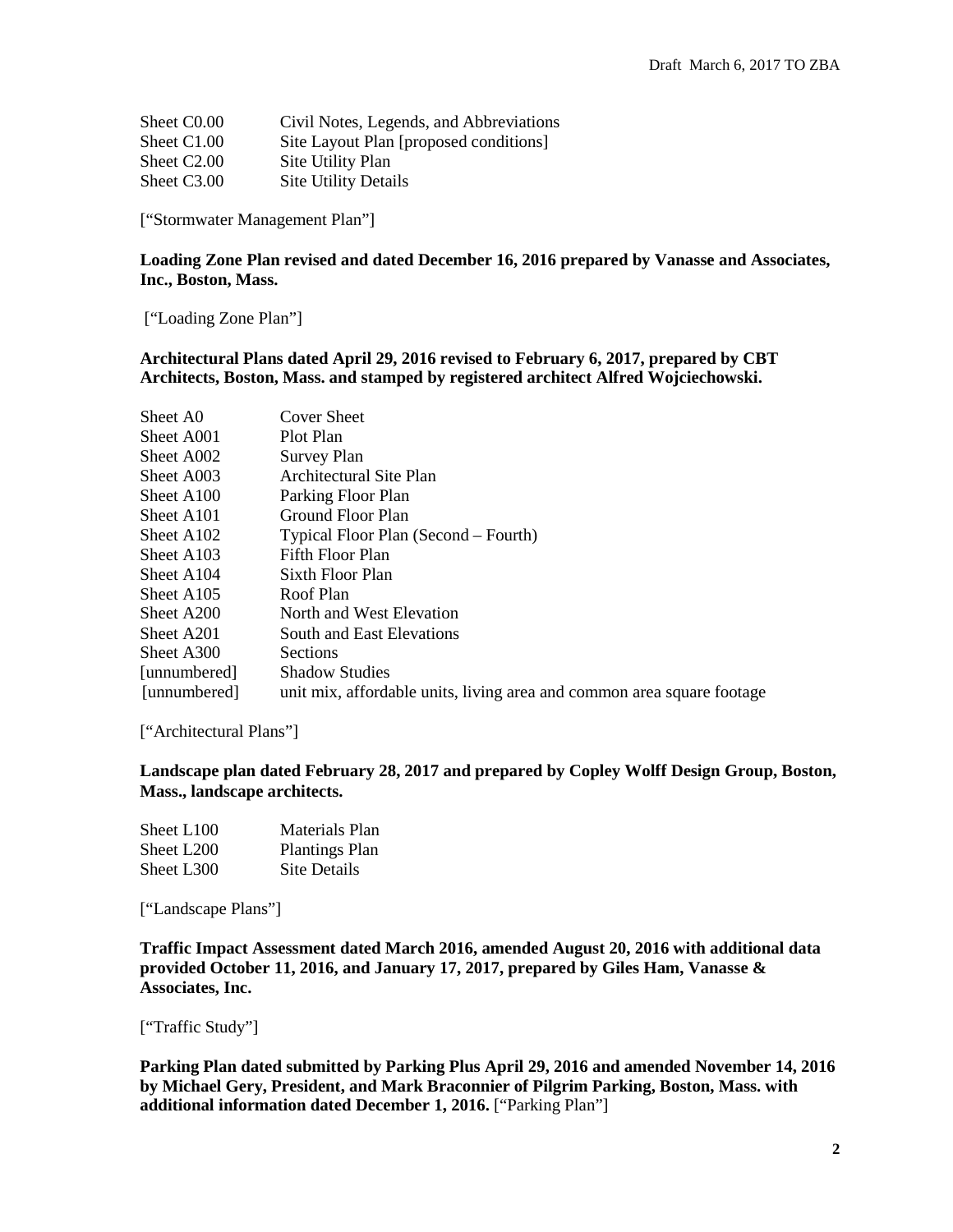**Geotechnical Report: Subsurface Explorations and Geotechnical Recommendations for 1180 Boylston Street prepared by GEI Consultants, Woburn, Mass., dated April 2015 and stamped by professional engineer Douglas J. Aghjayan. Additional information submitted July 1, 2016, September 15, 2016, November 17, 2016 by professional engineer, licensed site professional, and project manager Catherine Johnson.**

["Geotechnical Report"]

- 5. The Applicant submitted a request for waivers from local by-laws and regulations and Waiver-Key site plan dated March 7, 2016 and amended February 16, 2017.
- 6. The Brookline Zoning Board of Appeals (the "Board" or the "ZBA"), with the consent of the Applicant, opened a duly advertised public hearing on June 9, 2016. The Board continued the hearing and heard and/or deliberated on testimony on the following dates: July 11, 2016, August 8, 2016, August 17, 2016, September 19, 2016, October 25, 2016, November 7, 2016, November 29, 2016 (continued), December 7, 2016, December 21, 2016, January 25, 2017, February 7, 2017, February 15, 2017, March 6, 2017, and March 20, 2017. All continuances beyond 180 days from June 9, 2016 were with the Applicant's written consent. *Placeholder for public meetings after close of hearing.*
- 7. The Board conducted a duly noticed site visit on June 29, 2016.
- 8. On March 20, 2017 the Board closed the public hearing.
- 9. The Board deliberated on the Application at a **public hearing/meeting** held on **DATE** 2017 and voted to grant a Comprehensive Permit subject to the conditions listed below.
- 10. As required by the Act, the Board notified all applicable local boards and commissions of the filing of the Application by sending a copy thereof to such local boards and commissions for their recommendations, all of which have been made a part of the record of these proceedings and have been taken into consideration by the Board in rendering its Decision.
- 11. During the course of the public hearing, the Town staff, boards, commissions, and local residents submitted oral and written testimony with respect to the Original Project and the Project. The Board considered in part the technical review of Town department heads, an independent site and building design peer reviewer, an independent traffic peer reviewer, and independent parking design peer reviewer, and an independent license site professional in regard to matters of public health and safety, environmental health and safety, traffic, parking, site and building design, preliminary stormwater management plans, and other issues of local concern.
- 12. The following consultants and independent peer reviewers assisted the Board in its review of the application:

**Engineering and Traffic** James Fitzgerald, P.E., LEED AP Director of Transportation Environmental Partners Group, Inc. Quincy, Massachusetts

**Parking Plan** Arthur G. Stadig, P.E. Vice President / Managing Principal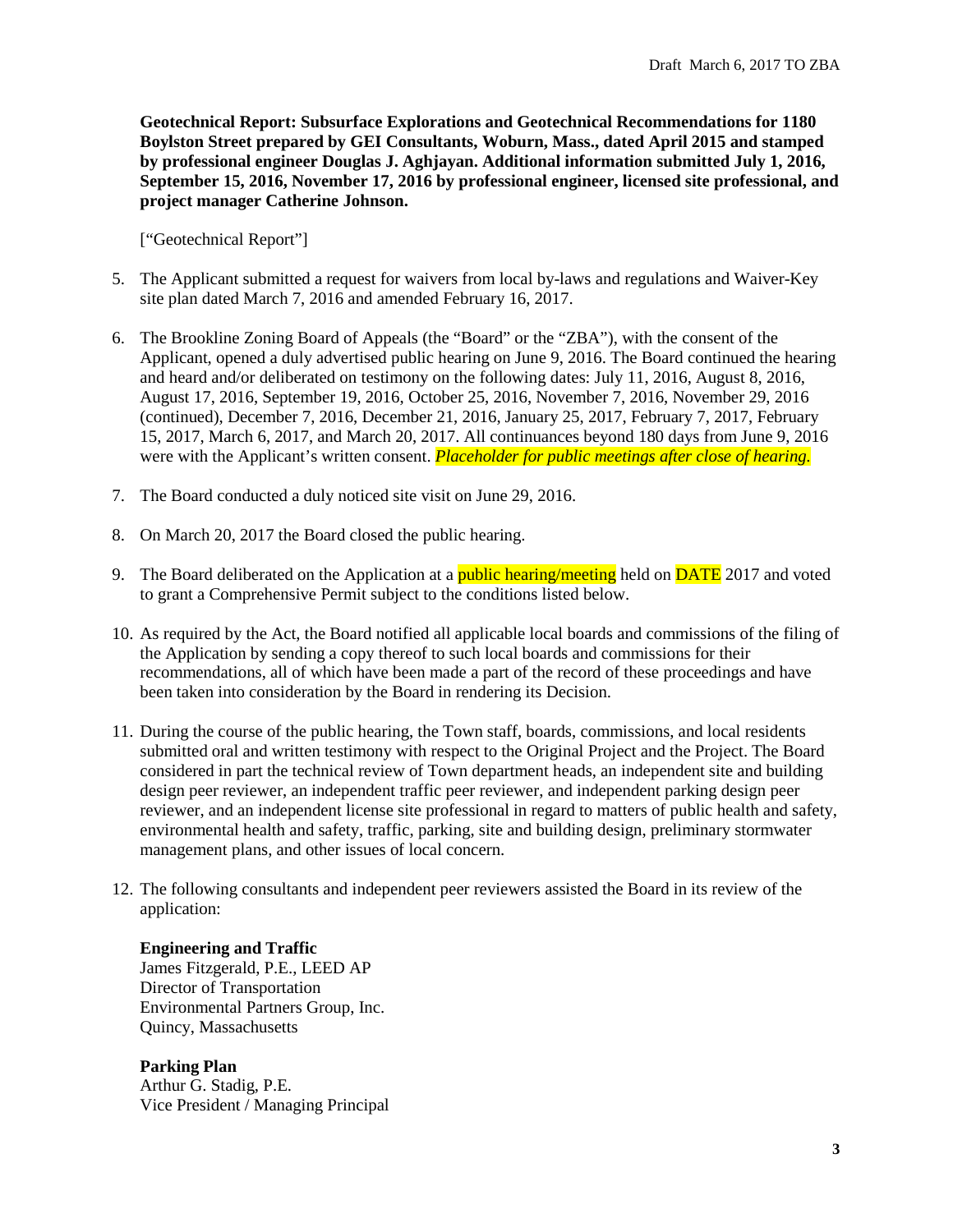Walker Parking Consultants Boston, Massachusetts

## **Geotechnical / Environmental Engineering**

John Chambers, Professional Geologist and Licensed Site Professional Senior Vice President Fuss and O'Neill Providence, Rhode Island

# **Site and Building Design**

Clifford Boehmer, AIA, President Davis Square Architects Somerville, Massachusetts

# **MassHousing Partnership Fund**

Chapter 40B Advisor Judi Barrett, Director of Municipal Services RKG Associates Boston, Massachusetts

13. During the course of the public hearing, Town staff and boards, peer reviewers, and local residents submitted extensive oral and written testimony with respect to the Original Project and the Project on issues of height, scale, feasibility of the parking plan, the use of vehicle stackers in the underground garage, parking demand, location and design of the Hammond Street Loading Zone, safety, traffic, trash/recycling management, stormwater management, site remediation, and site circulation.

### **FINDINGS**

- 1. According to the Commonwealth's Department of Housing and Community Development Subsidized Housing Inventory ("SHI"), as defined in 760 CMR 56.02, as of May 11, 2016, approximately 8.6 % of the Town's total housing stock constituted SHI-eligible housing, as defined in 760 CMR 56.02.
- 2. The Town has an ongoing, active program of promoting: low- and moderate-income housing, including inclusionary zoning; financial and technical assistance to non- and for-profit property owners and developers; technical and financial assistance to those seeking to purchase, rent and rehabilitate affordable homes; and other Chapter 40B affordable housing developments.
- 3. MassHousing determined that the Original Project was eligible under the New England Fund housing subsidy program, and at least twenty-five percent (25%) of the units would be available to households earning at or below eighty percent (80%) of the Area Median Income ("AMI"), adjusted for household size, as published by the U.S. Department of Housing and Urban Development.
- 4. It was specified in the Application that all of the 45 residential units will be age-restricted (at least 55 years old and up).
- 5. The Site is zoned as G-1.0 (general business district) and to the south abuts a T-5 (two-family) zoning district, as defined in the Brookline Zoning By-Law amended June 2, 2014.
- 6. The Site is located at the corner of Hammond Street and Boylston Street, also known as Route 9, a state highway. Boylston Street consists in part of commercial structures that are mostly one-story tall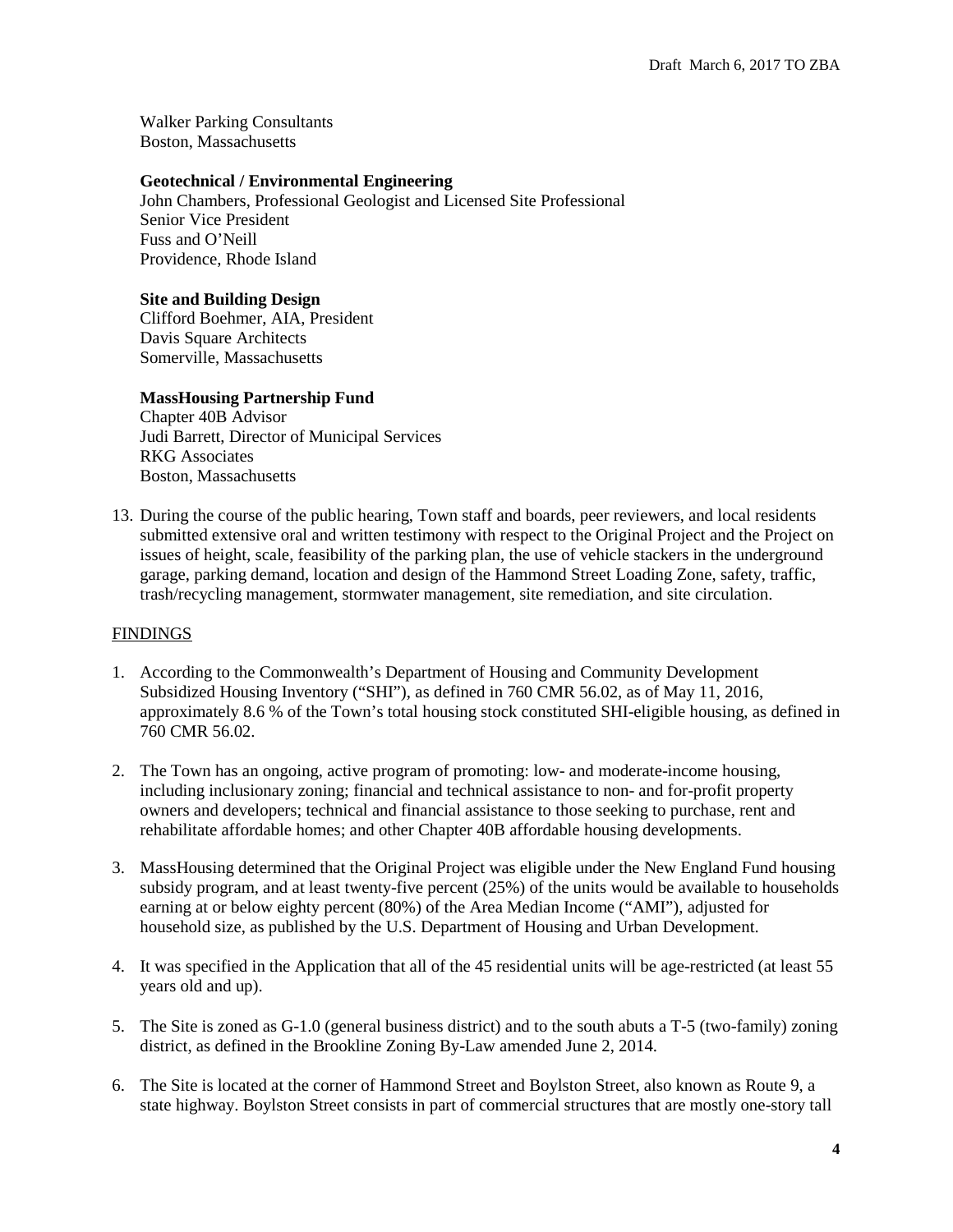with some single- and multi-family housing. To the east, the Site abuts a six-unit, three story condominiums with no on-site parking; all six units are have been certified for listing on the SHI, as defined in 760 CMR 56.02.

- 7. The Site consists of two front yards, three rear yards, and one side yard.
- 8. The new curb cuts on Boylston Street, a state highway, will require the approval of Massachusetts Department of Transportation ["MassDOT"].
- 9. Two existing curb cuts on Hammond Street will be removed.
- 10. The Site is the location of a former gas station owned and operated by Cumberland Farms. All structures have been demolished. *[Date of Demo Review]*
- 11. The site is listed as a disposal site under Release Tracking Number 3-19813 and is subject to the requirements of the Massachusetts Contingency Plan pursuant to 310 CMR 40.0000. Cumberland Farms, the former owner of the site, is the responsible party obligated to clean up the gasoline release and protect the public health in accordance with the Massachusetts Contingency Plan.
- 12. As of the date of this Decision, the Site has not yet achieved a condition of no significant risk under the Massachusetts Contingency Plan for remediation.
- 13. John Chambers, independent Licensed Site Professional for the ZBA, stated in his December 7, 2016 report to the ZBA that "long-term remediation is a critical step to ensure the safety of future users and that the ZBA should ensure that a party (either the developer or Cumberland Farms) accept these obligations before the Project is constructed."
- 14. Because future changes at the Site as a result of excavation will disturb hazardous materials, the Applicant has confirmed at a public hearing before the ZBA on December 7, 2017 that he is the party responsible for environmental compliance and long-term remediation of the Site.
- 15. The Applicant's Geotechnical Report prepared by GEI and dated April 2015 was based on two levels of underground parking. The plans for the Original Project and the Project reviewed by John Chambers, Fuss and O'Neill, the independent peer reviewer, were based on one level of underground parking. In an email to Maria Morelli (Senior Planner, Department of Planning and Community Development) dated January 25, 2017, Daniel LaFrance of Fuss and O'Neill confirmed that the peer reviewers were aware of the change in scope and that this change was not a factor in its review.
- 16. The Planning Board, Town staff, independent design peer reviewer Clifford Boehmer, and independent traffic and parking peer reviewers James Fitzgerald and Arthur Stadig expressed in written and oral comments during the public hearing that the driveway configuration and parking plan of the Original Project was infeasible.
- 17. In September 2016 and February 2016 the Applicant met with immediate abutters at the six-unit condominiums on Boylston Street to address the height, massing, density, setbacks and parking on the Site.
- 18. At the January 25, 2017 public hearing the Applicant presented and formally submitted a conceptual plan for the Project that reduced the height from 69 feet to 64 feet, increased front yard setbacks, increased step-backs on the upper floors, reduced the number of parking spaces from 80 to 69, eliminated approximately 2,000 square of commercial space, and increased the setback on the east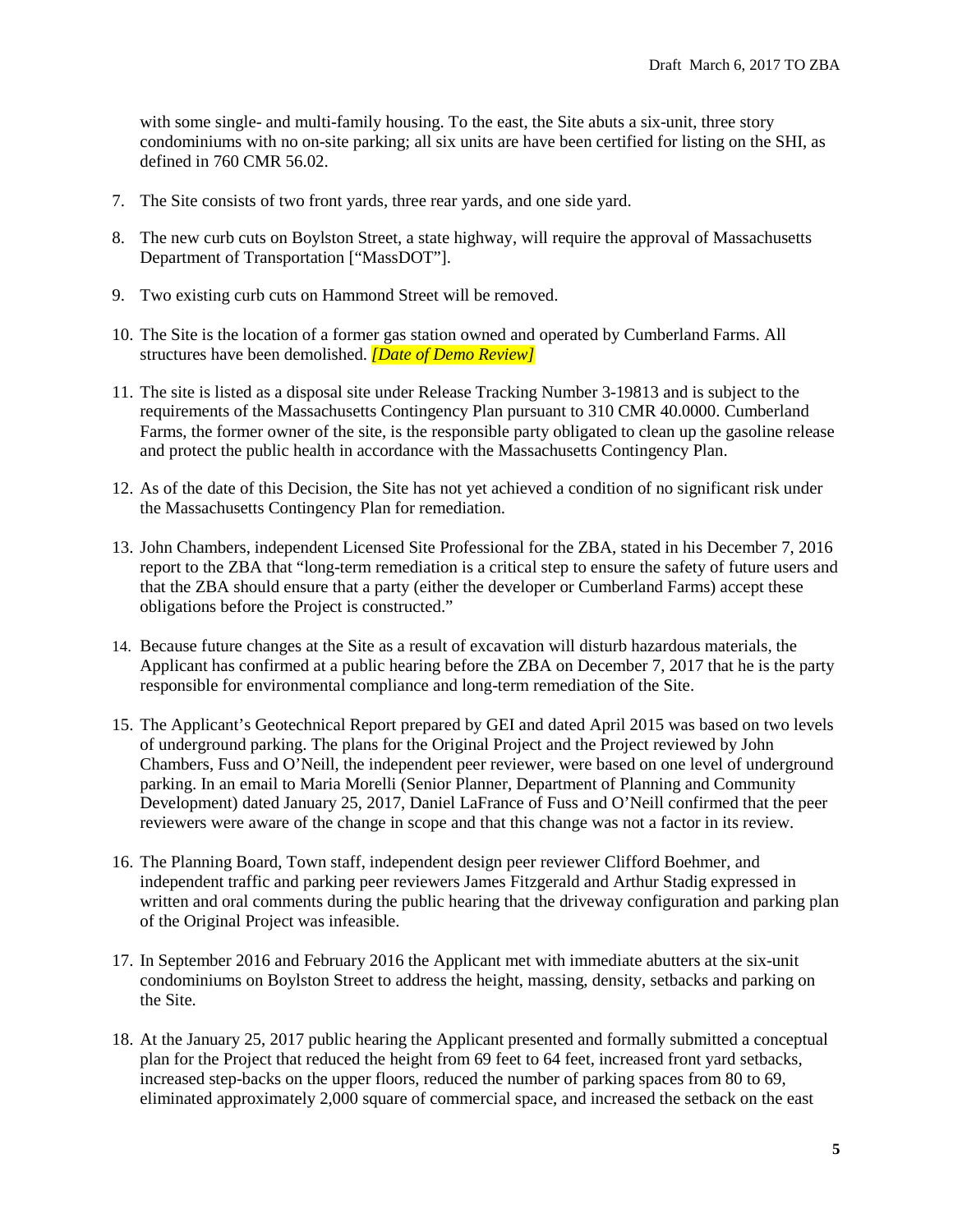façade from five feet to 20 feet. The Applicant included architectural and landscaping plans, shadow studies and architectural renderings from an electronic 3D model, and a tour of the 3D model.

- 19. On February 14, 2017, at the request of the Building Commissioner Daniel Bennett, the Applicant submitted a preliminary building code analysis of the Project, which Mr. Bennett deemed satisfactory.
- 20. On February 15, 2017, the Applicant submitted an amended request for waivers from local regulations.
- 21. Peter Ditto, Director of Engineering and Transportation, submitted a letter to the ZBA dated December 7, 2016 providing that an infiltration system could not be accommodated on the Site entirely outside the building's footprint. To compensate, the Applicant at request of Mr. Ditto increased the size of the underground water tank to 6300 cubic feet to hold the volume of stormwater from a 25-year storm to reduce the rate of stormwater runoff and not tax the municipal system's 12 inch diameter drain in Boylston Street.
- 22. On January 23, 2017, the Brookline Transportation Board held a duly noticed public hearing to review plans and required data for the Hammond Street Loading Zone revised and dated December 16, 2016 [the "Loading Zone"].
- 23. In its January 25, 2017 letter to the ZBA, the Brookline Transportation Board supported the installation of a loading zone in the public way on Hammond Street, reducing the sidewalk to four feet wide, only if its recommended conditions are met, including but not limited to the removal of one street tree, the elimination of one metered parking space, and the Applicant's grant of an easement (pending the approval of Town Meeting) to restore pedestrian access to a minimum of ten feet wide.
- 24. In his January 25, 2017 letter to the ZBA, Peter Ditto, Director of Engineering and Transportation, provided support for the installation of Loading Zone only if the conditions for its design, location, and use specified in his aforementioned letter and the conditions specified in the Brookline Transportation Board's January 23, 2017 letter are met.
- 25. On March 8, 2017 Andrew Pappasturgeon, Commissioner of Public Works, submitted a warrant article to Town Meeting asking for approval to enter into an easement agreement with the Applicant to ensure adequate pedestrian access between the Loading Zone and the building's west façade.
- 26. The Applicant stated before the ZBA that he would be willing to grant an easement to the Town for adequate pedestrian access between the Loading Zone and the building's west façade.
- 27. The removal of a street tree for the installation of the Loading Zone is not within the purview of the ZBA and is subject to a separate hearing process administered by the Town Arborist pursuant to M.G.L. c.87, the "Shade Tree Act.
- 28. In a February 3, 2017 email to the Planning Department, Thomas Brady, Town Arborist, confirmed that the street tree that the Brookline Transportation Board identified for removal for the installation of a safely designed Loading Zone is a 6-inch caliper Bradford Pear tree characterized as in good condition and protected under the Shade Tree Act.
- 29. The Applicant has stated that commercial space on the Site will not be used for food preparation or production requiring cooking or venting.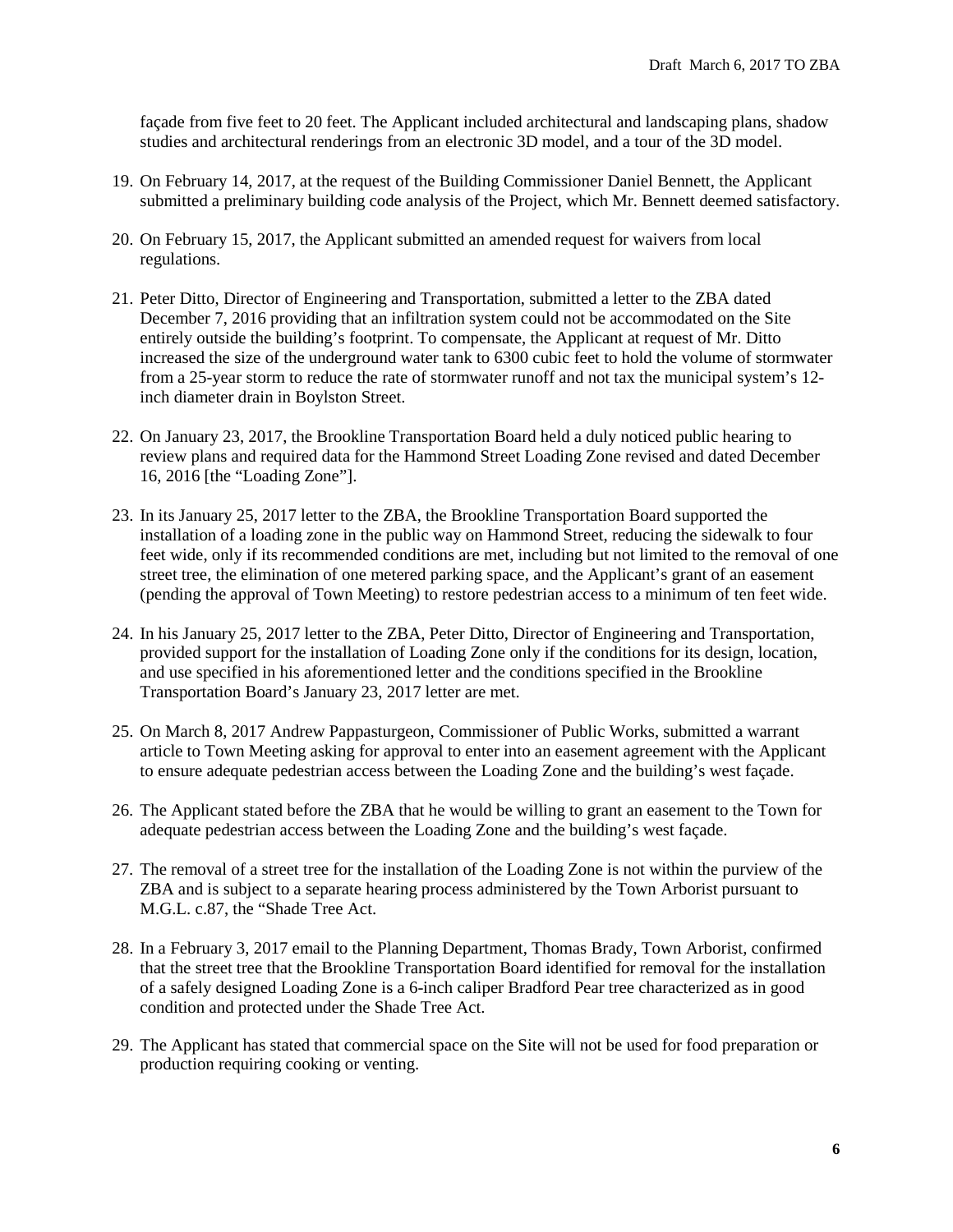- 30. Both the preliminary trash plan reviewed by and the accompanying conditions recommended by Patrick Maloney, Director of Environmental Health, assume that no food will be prepared or served in the commercial spaces on the Site.
- 31. Peter Ditto, Director of Engineering and Transportation, submitted a letter to the ZBA dated January 25, 2017 provided that it was acceptable for private waste management trucks to back into the driveway off Boylston Street.
- 32. The Board heard the concerns of Town staff, boards, commissions, and residents and weighed them against local needs. The Board finds that the Project, as conditioned below, is Consistent with Local Needs, as that term is defined in 760 CMR 56.02, as required by the Act.
- 33. The Board finds that the conditions imposed in this Decision are necessary in order to address Local Concerns, as that term is defined in 760 CMR 56.02. The Board finds that such conditions will not render the Project uneconomic. To the extent that such conditions may render the Project uneconomic, the Board finds that the Local Concerns outweigh the potential benefits of the proposed affordable units.
- 34. The Board finds that granting certain waivers from local bylaws and regulations is acceptable even though granting any waivers may have an adverse impact on Local Concerns. Nevertheless, the Board finds that the Local Concerns affected thereby do not outweigh the regional need for affordable housing, especially given the changes the Applicant has agreed to make, specifically the redesign of the building and improvements to the site layout in direct response to concerns of the Board and other parties in interest.
- 35. The Board acknowledges concerns raised by abutters and other interested parties. The Board finds that despite these concerns, the Project addresses local and regional housing needs.
- 36. The Board finds that many of the concerns expressed by abutters and other interested parties during the public hearing process involve pre-existing conditions on Hammond and Boylston Streets and the surrounding area that are not directly related to or caused by the Project.
- 37. The Applicant has had the opportunity to review the following Conditions and has no objections.

### DECISION

Pursuant to the Act, the Board, after convening a public hearing and making findings of fact, grants a Comprehensive Permit to the Applicant for the construction of 45 units of rental housing and no more than 5,300 square feet of commercial space, as shown on the Site Plans, Architectural Plans, and Landscape Plans, subject to all of the conditions listed below.

# **CONDITIONS**

1. The Project shall include no more than 45 units of rental housing in no more than one building, which buildings is shown on the Site Plans and the Architectural Plans, with no more than approximately 5,300 square feet of commercial space on the ground level at the 420 Harvard Street lot and underground spaces for parking 69 vehicles at full occupancy to be shared by tenants of the residential units and customers and employees of tenants of the commercial spaces, as shown on the parking layout plan on Sheet A100 listed under Item 4 under Procedural History **[specify holding**] areas 63-69 on plan].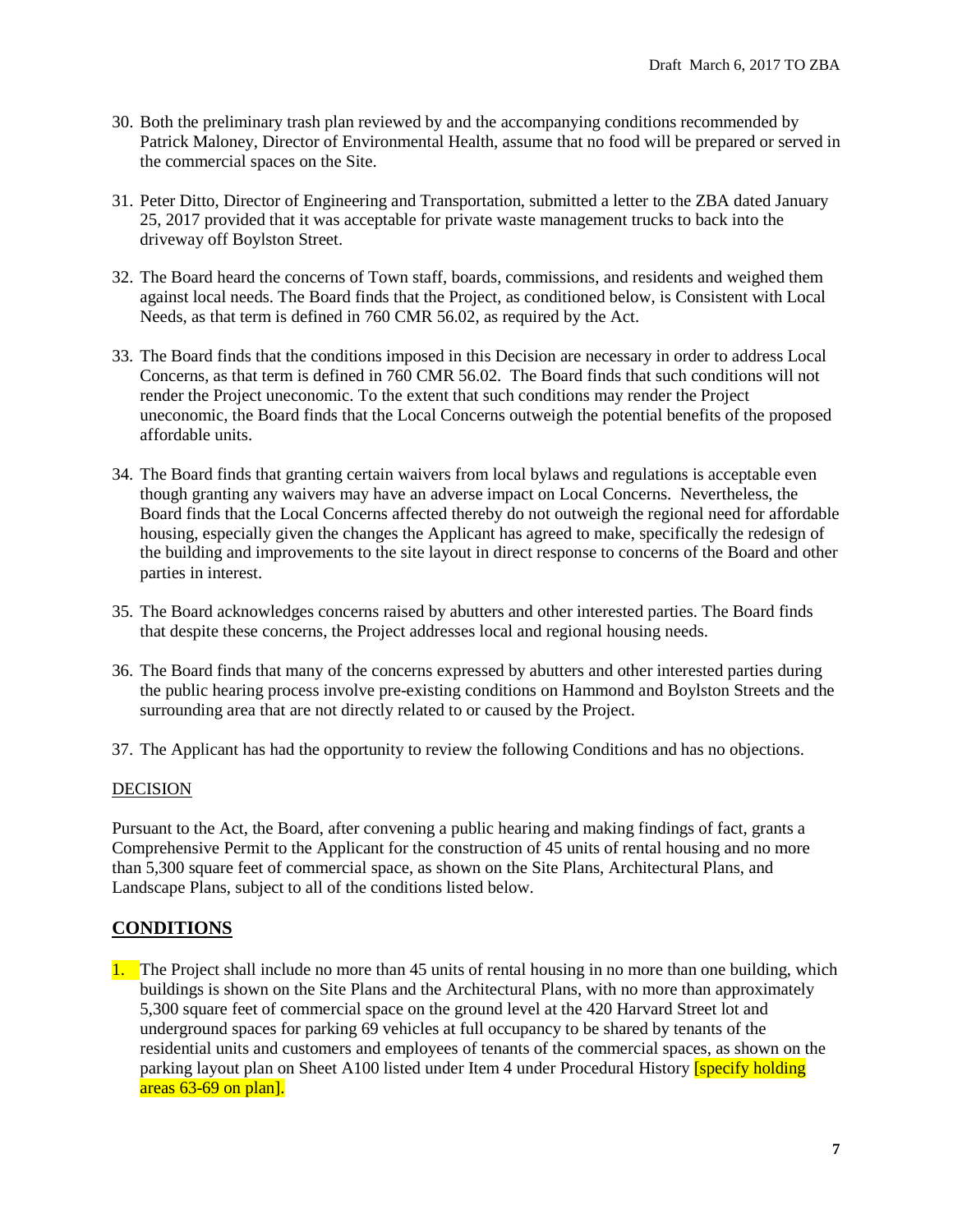- 2. Professional kitchens requiring ventilation per the State Building Code shall not be permitted on the Site.
- 3. Twenty-five percent of the units shall be available to households earning at or below 80% percent of the AMI, adjusted for household size, as published by the U.S. Department of Housing and Urban Development.
- 4. The total maximum number of bedrooms shall be 74 and the maximum number of units shall be 45, all of which are age-restricted (55 years of age and up) as listed in the following table*.*

| 45 Units Age-Restricted $(55+)$ |                 |                          |  |  |
|---------------------------------|-----------------|--------------------------|--|--|
| Unit Type                       | Number of Units | Total Bedrooms per       |  |  |
|                                 |                 | Unit Type                |  |  |
| One Bedroom                     | 16              | 16                       |  |  |
| Two Bedroom                     | 29              | 58                       |  |  |
| Three-                          | <b>NA</b>       | <b>NA</b>                |  |  |
| Bedroom                         |                 |                          |  |  |
|                                 |                 | <b>TOTAL 74 Bedrooms</b> |  |  |

- 5. With respect to the Applicant's request for waivers from local by-laws and regulations dated February 16, 2017, the Board approves those waivers listed in Exhibit 1. The Project must comply with bylaws and regulations not waived.
- 6. Prior to the issuance of a Building Permit, the Applicant shall submit final floor plans and elevations for the buildings, indicating façade design and rooftop details subject to the review and approval of the Assistant Director for Regulatory Planning for consistency with the plans listed under Item 4 under Procedural History. Color, windows, and materials shall be reviewed and approved on Site by the Assistant Director for Regulatory Planning within a reasonable timeframe.
- 7. Prior to the issuance of a Building Permit, the Applicant shall submit final site and landscaping plans indicating: plant types and sizes and an adequate plan for maintaining, and replacing as necessary, the plantings on the Site; location of, height of, and materials for fences, walls, and driveway; exterior lighting; location of utilities, mechanicals, parking spaces, and bicycle storage; location of trash, recycling, and snow storage, subject to the review and approval of the Assistant Director for Regulatory Planning.
- 8. Prior to the issuance of a Building Permit, the Applicant shall submit a lighting plan to the Director of Engineering and Transportation and the Building Commissioner for review and approval. All exterior lighting on the Site shall be installed and maintained so that no direct light or glare shines on any street or any nearby homes and headlight glare from vehicles entering or leaving the Site or parking on the Site shall be shielded in accordance with local by-laws.
- 9. Prior to Commencement of Construction, the Applicant shall meet with the Town Arborist to review the health of the existing street trees and provide a plan for protecting existing street trees during construction, and planting additional street trees on Hammond and Boylston Streets, for the review and approval by the Town Arborist and with all costs for performance thereunder borne by the Applicant. Any proposed removal of street trees shall be subject to M.G.L. c.87, the "Shade Tree Act."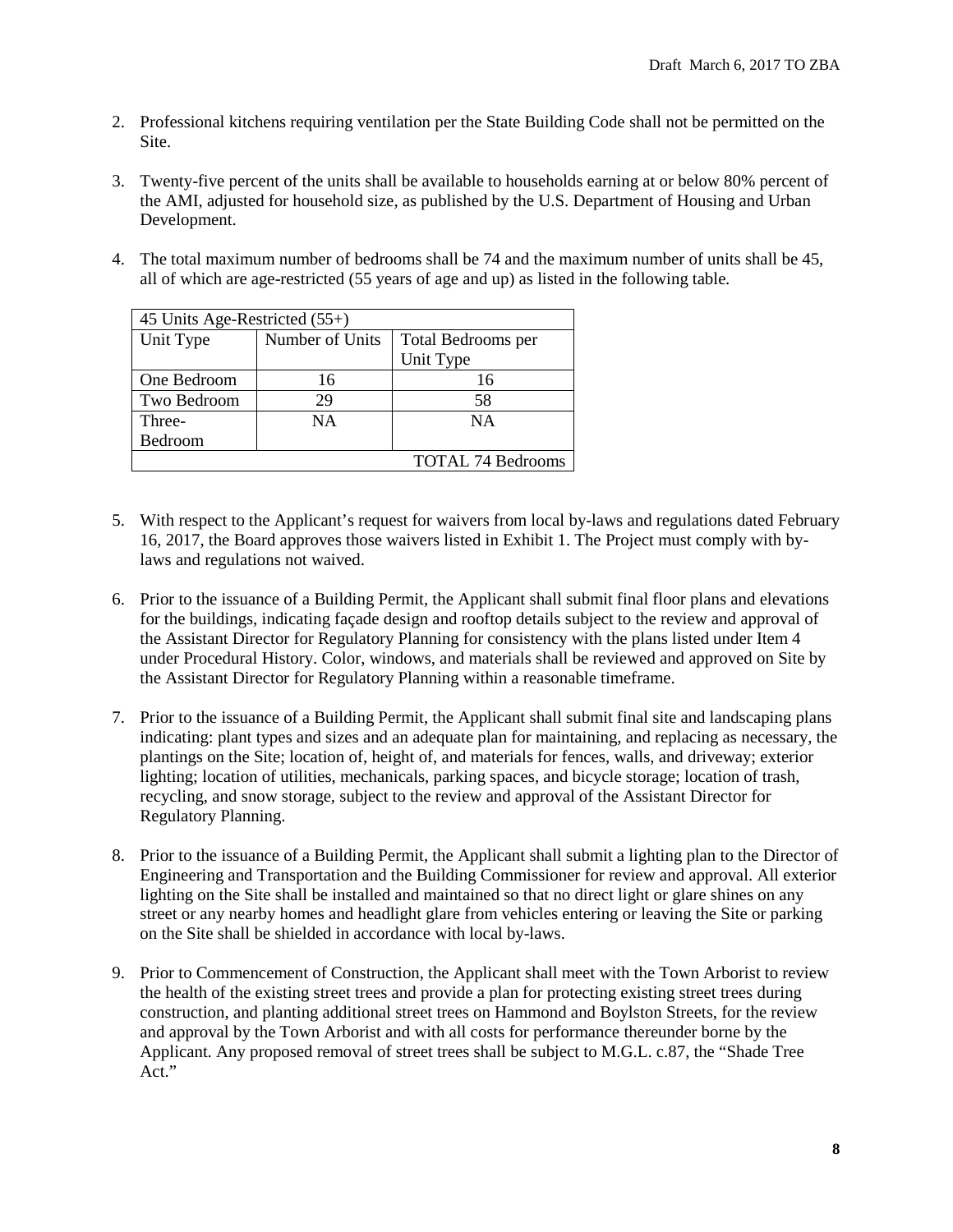- 10. Prior to the issuance of a Building Permit, the Applicant shall submit a stormwater management and drainage plan to the Director of Transportation and Engineering for review and approval.
- 11. Prior to the installation of the Loading Zone on Hammond Street, the Applicant shall have granted the Town a permanent easement, pending Town Meeting's approval, or a license to ensure a ten-foot wide continuous path of travel between the loading zone and the building's west façade available to the public at all times. If approval of the easement or license is not granted or if the Applicant does not enter into an easement or license agreement with the Town, the Loading Zone shall not be installed.
- 12. The Loading Zone shall be installed and used in accordance with the conditions recommended by the Brookline Transportation Board and Peter Ditto, Director of Engineering and Transportation in their testimony to the ZBA:
	- (a) The use of the commercial Loading Zone shall be available to any vehicle authorized by the Traffic Rules and Regulations for the Town of Brookline and shall not be for the exclusive use of tenants of the Project.
	- (b) Parking in the Loading Zone is prohibited during the peaks hours of 7 am to 9 am and 4 pm to 6 pm.
	- (c) The 60-foot long curbside Loading Zone shall accommodate a single unit 30-foot vehicle for commercial use;
	- (d) The location of the Loading Zone shall be a no less than  $\bar{x}$  feet from the STOP bar at the Boylston Street-Hammond Street intersection;
	- (e) The Loading Zone will require the removal of the existing Bradford Pear street tree, pursuant to M.G.L. c.87, and one metered parking spot to ensure that commercial trucks can nose into the Loading Zone without blocking a traveling lane and backing in. Loading Zone shall not be installed if the street tree and the metered parking spot are not eliminated.
	- (f) The cost for removal of existing materials and installation of new materials and the Town's labor related to construction of the Loading Zone shall be borne by the Applicant.
	- (g) Prior to the issuance of a building permit, the Applicant shall reimburse the Town for two-years of revenue associated with the loss of one metered parking space, which the Director of Engineering and Transportation calculated to be \$9,360.
	- (h) In consultation with the Director of Transportation and Engineering, the Applicant shall install a sign stating COMMERCIAL LOADING ZONE with all costs for performance thereunder borne by the Applicant.
	- (i) In consultation with the Director of Transportation and Engineering, the Applicant shall install a sign stating NO STOPPING ANYTIME/TOW AWAY ZONE 7 am to 9 am / 4 pm to 6 pm with all costs for performance thereunder borne by the Applicant.
	- (j) Any changes in the design of the Loading Zone shall be approved by the Director Engineering and Transportation.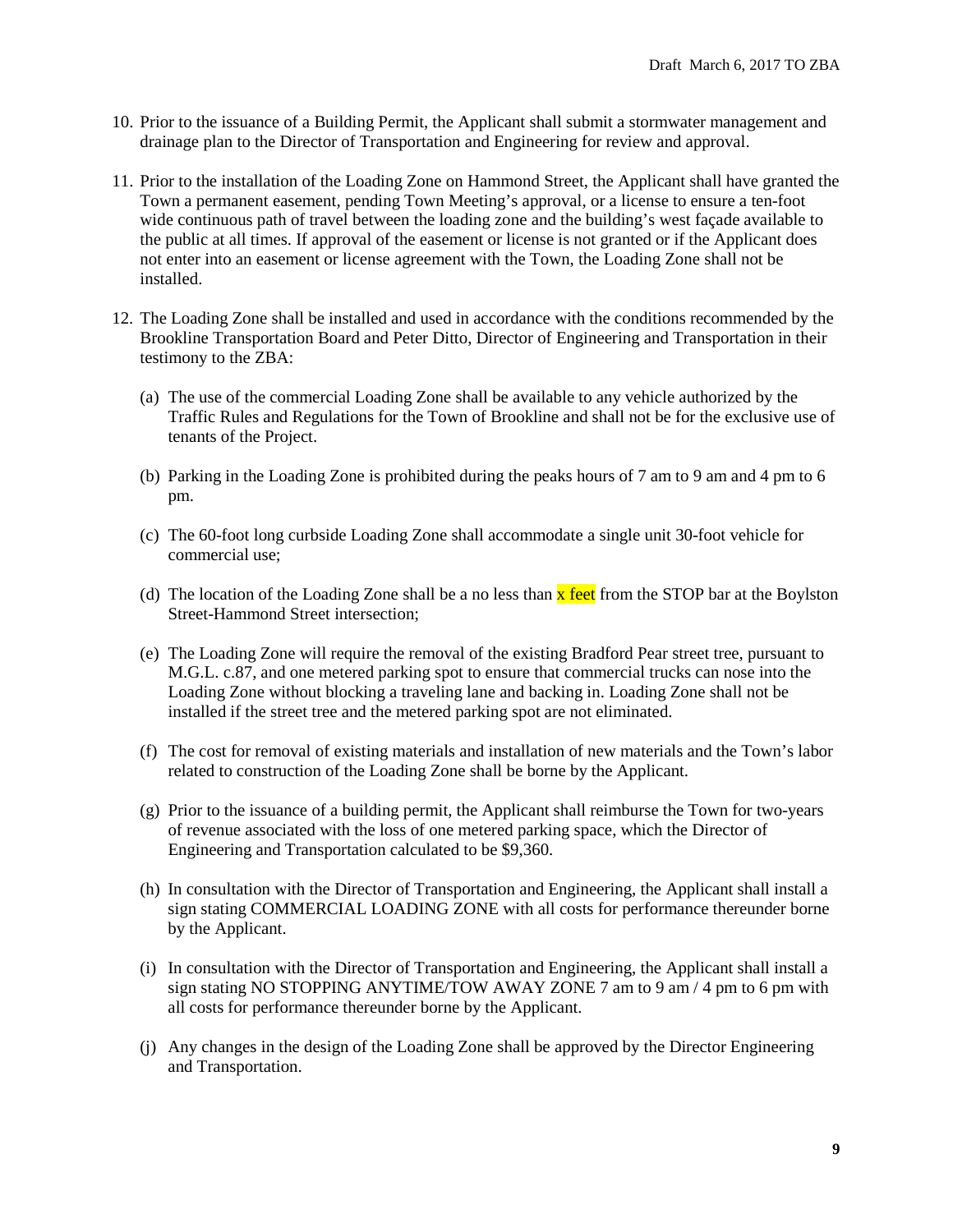- (k) The Applicant shall keep the Loading Zone clear of snow, leaves, and debris to ensure that commercial vehicles parked in Loading Zone do not block the travel lane.
- (l) The Applicant shall keep the ten-foot wide travel path between the Loading Zone and the building's west façade clear of snow and other obstructions at all times.
- 13. Prior to the issuance of building permit, the Applicant shall obtain approval from Massachusetts Department of Transportation to remove the existing curb cuts and install new curb cuts on Boylston Street for the Project's driveway that are no less than 30 feet wide to accommodate three driveway lanes—one for entering the Site, one for exiting the Site, and a second exit lane to be used as a holding area by the Project's parking attendants.
- 14. Traffic mitigation shall be as follows:
	- (a) The Applicant, in consultation with the Director of Engineering and Transportation, shall install a NO PARKING THIS SIDE sign on the eastbound side of Boylston Street between Hammond Street-Boylston Street intersection and the driveway entrance, with all costs related to performance thereunder borne by the Applicant*.*
	- (b) The Applicant shall contribute \$20,000 to the final cost to install an audible pedestrian signal and painted crosswalk at the traffic signal located at the Hammond Street and Heath Street intersection. Prior to the issuance of a Building Permit, the Applicant shall provide \$20,000 to the Town for deposit into a segregated Town account to be used by the Town for the signal upgrade and crosswalk installation. If the funds are not used within three (3) years from the date of deposit for the installation of an audible pedestrian signal at the traffic signal and painted crosswalk located at Hammond Street and Heath Street intersection, the funds shall be returned to the Applicant.
	- (c) The Applicant shall ensure that the Boylston Street driveway apron is at the same level as the sidewalk elevation and that the material for the driveway apron is the same as that of the sidewalk.
	- (d) The Applicant shall install mirrors on the Project's structure to assist drivers exiting the Boylston Street driveway.
	- (e) The Applicant, in consultation with the Director of Engineering and Transportation, shall install a STOP sign and a stop line consisting of concrete pavers at the driveway exit with all costs borne by the Applicant.
	- (f) The Applicant shall install a sign on the driveway alerting drivers entering the Site to keep right with all costs borne by the Applicant.
	- (g) Vehicles entering the Site shall not queue onto Boylston Street at any time.
	- (h) The Project's parking attendants, building management, employees of the commercial space, customers of the commercial space, visitors to the Project, or occupants of the residential units shall not park vehicles on Boylston Street at any time.
	- (i) The Project's parking attendants shall not keep unattended vehicles idling in the driveway.
	- (j) The Applicant shall install trees and shrubs in the six-foot wide buffer between the driveway and the property line shared with 1162-1164 Boylston Street for adequate screening and privacy and shall maintain or replace such landscaping to retain this screening.
	- (k) The Applicant shall keep sidewalks in front of the Site on Hammond Street and Boylston Street clear of snow and ice and shall remove snow mounds that collect on Boylston Street to the left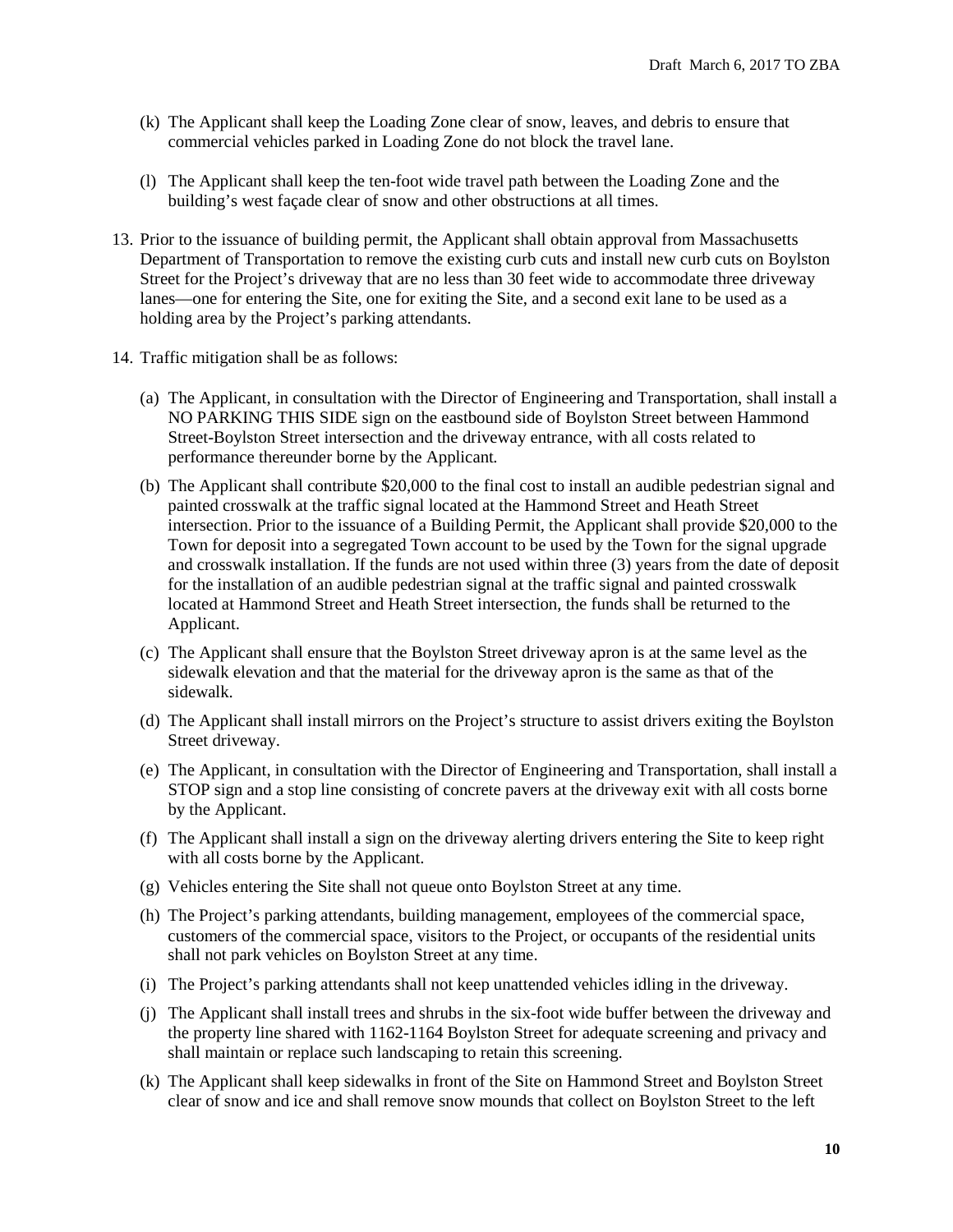and right of the driveway to ensure that the visibility of drivers entering or exiting the Site is not obstructed. The Applicant shall not store snow in the public way where it will impede the visibility of drivers entering or exiting the Site or impede safe pedestrian access in the public way.

- (l) The Applicant shall not store snow on the driveway where it would narrow the width of the driveway to less than 30 feet.
- (m) Prior to the issuance of a Building Permit, the Director of Engineering and Transportation shall review landscaping plans to ensure that driver visibility is not impeded.
- 15. Prior to the issuance of a Building Permit, the Applicant shall submit a rubbish/recycling plan and schedule to the Chief of Environmental Health for review and a determination of compliance with Town regulations. Said plan shall include provisions guaranteeing that:
	- (a) all rubbish generated from the Project's housing units and commercial space shall be handled and disposed of twice weekly by a private waste management services provider contracted by the Applicant in compliance with all applicable regulations;
	- (b) The Project shall provide a trash compactor and a total of two dumpsters each sized at two-cubic yards, for the building rubbish. The Project shall provide four toters, each sized at 96 gallons, for recycling;
	- (c) The rubbish and recycling shall be picked up together twice a week by the Applicant's private waste management service;
	- (d) The pick-up location shall be in the drop-off area of the Site's driveway next to the Project's building;
	- (e) At no time shall trash be stored in either of the Site's front yards or in the public way or along property lines shared with residential and commercial abutters;
	- (f) Rubbish and recycling receptacles shall not be stored in the driveway yard between  $10 \text{ AM}$  and 11 PM on weekdays and weekends;
	- (g) The private waste management truck shall back into the Site's driveway for pick-up. The truck shall not back out onto Boylston Street nor shall it stop on Boylston Street to pick up waste;
	- (h) Private waste management trucks shall not enter the site before 7 AM on weekdays and weekends;
	- (i) Rubbish and recycling storage rooms must be maintained in compliance with State Sanitary Code requirements. Separate rooms shall be designed for recycling and trash storage, respectively;
	- (j) The Applicant shall install noise reducing sheet rock (i.e. quiet rock), or other method be used to reduce noise impact in the compactor room;
	- (k) The Project's commercial space shall not involve include food preparation or service (including not selling coffee/tea or packaged foods);
	- (l) The Applicant shall inform the Public Health Department when the Project's residential units are ninety (90) percent occupied so that the Chief of Environmental Health may review and approve the preliminary rubbish/recycling plan for compliance with this Decision;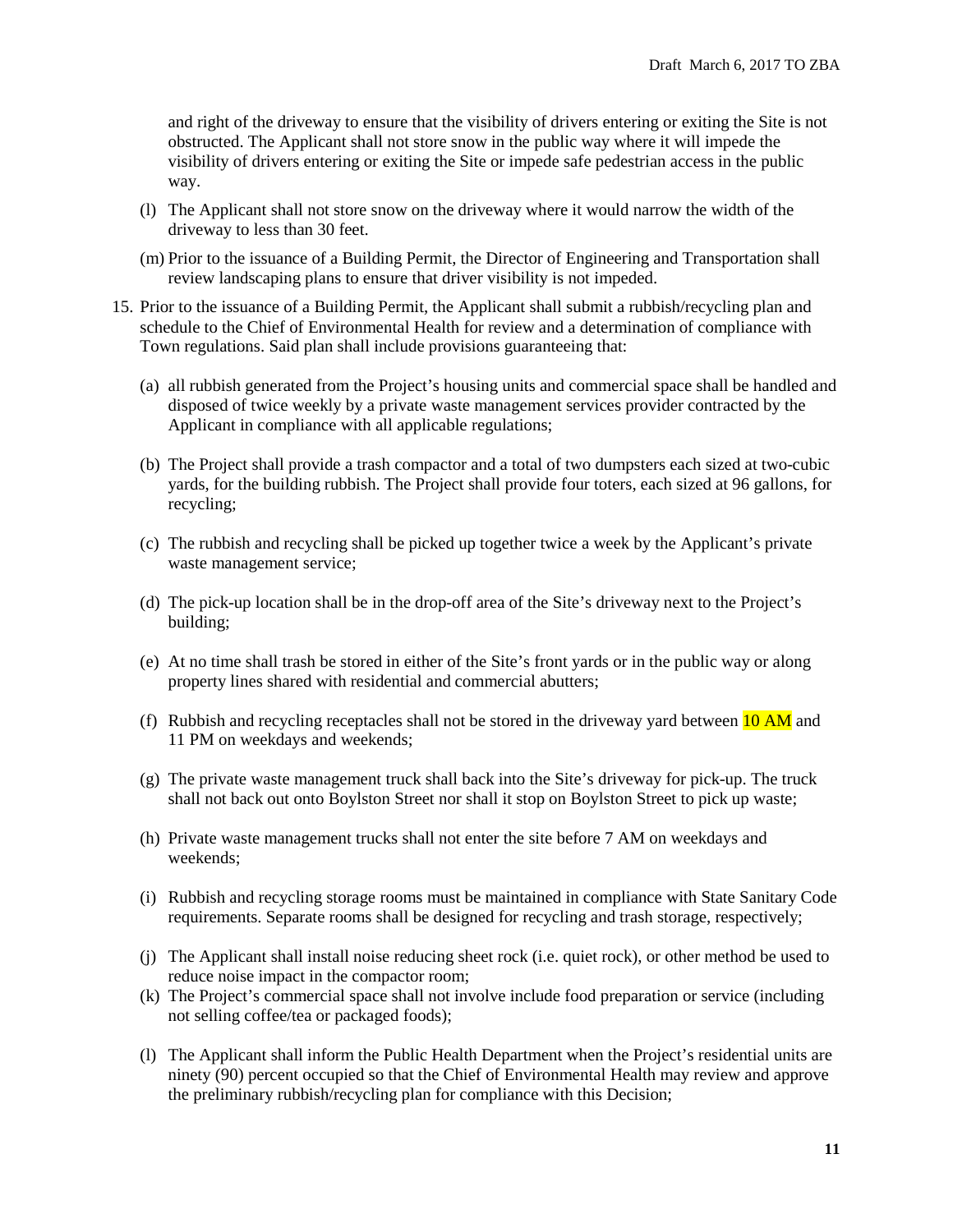- 16. Prior to the issuance of a Building Permit, the Applicant shall submit a construction management plan, consistent with the requirements listed in Condition 59, to the Building Commissioner and the Director of Engineering and Transportation for review and approval.
- 17. Prior to the issuance of a Building Permit, for each building on the Site or a portion thereof, the Applicant shall comply with the Public Works Department's Site Plan Review Checklist and with the Building Department's Certificate of Occupancy Process as verified by the review and approval of the Director of Engineering and Transportation and the Building Commissioner.
- 18. Prior to the issuance of the final Certificate of Occupancy for the Project, the Applicant's registered architect and professional engineer shall certify in writing to the Building Commissioner that the Project complies with the Site Plans and the Architectural Plans, including the modifications required by this Decision.
- 19. Prior to Commencement of Construction, the Applicant shall provide the Director of Engineering and Transportation with plans showing that no erosion from the Site will cause deposition of soil or sediment upon adjacent properties or public ways. For purposes of this Decision, "Commencement of Construction" shall mean: the initial disturbance of soils associated with clearing, grading, or excavating activities or other construction activities; the placement of or mobilization for construction activities including but not limited to placing materials, machinery, supplies or construction equipment on the Site and removal or disconnection of utilities or water or sewer lines; or any alteration, demolition, repair or improvements to a building or structure.
- 20. Prior to the issuance of the first Certificate of Occupancy, the Applicant shall submit as-built plans certified by a registered architect to the Building Commissioner for his review and determination of conformance with the approved plans and the Conditions of the Decision.
- 21. During construction and initial leasing, the Applicant may post on Site no more than one (1) temporary sign for the Project, no greater than twenty square feet (20 sf), with the design and location subject to review and approval by the Assistant Director for Regulatory Planning.
- 22. After the issuance of the final Certificate of Occupancy and before the Applicant replaces or changes any exterior materials, the Applicant shall submit plans showing replacement materials, colors, and window profiles for the review and approval of the Assistant Director for Regulatory Planning (if they are other than those indicated on the plans listed Conditions 6 and 7), unless the changes are deemed substantial by the Subsidizing Agency pursuant to 760 CMR 56.04(5).
- 23. When fifty (50) percent of the Certificates of Occupancy are issued, the Applicant shall demonstrate to the Building Commissioner that the Project complies with the Town Noise By-Law. Prior to the issuance of the final Certificate of Occupancy, the Applicant shall demonstrate to the Building Commissioner that the Project complies with the Town Noise By-Law.
- 24. Prior to the issuance of demolition permit, the Applicant shall conduct a pre-construction survey of the above and below grade structures located at 1162-1164 Boylston Street, 513, 515, 517, and 521 Heath Street, and 612, 614, 616, 624 Hammond Street, subject to receipt from abutters of rights of access. Any damage to structures within this area due to construction of the Project shall be the financial responsibility of the Applicant to repair.
- 25. There shall be no blasting during the construction of the Project.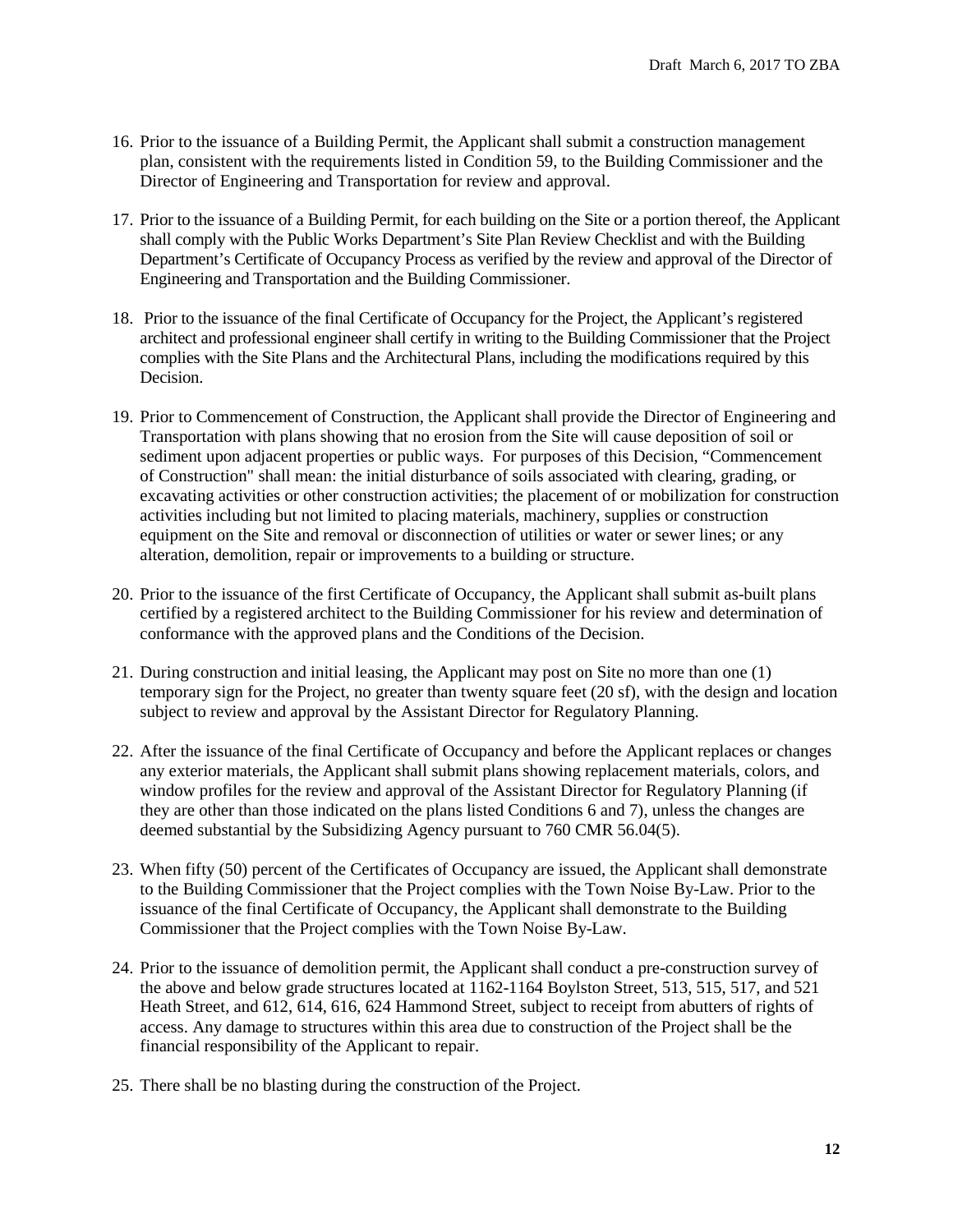- 26. Contemporaneously with sending or within ten (10) days of receiving any and all correspondence to or from the Massachusetts Historical Commission or the Massachusetts Secretary of Energy  $\&$ Environmental Affairs concerning the Project, the Applicant shall provide the Board and the Brookline Preservation Commission with copies.
- 27. Prior to the issuance of a Building Permit, the Applicant shall submit a Transportation Access Plan ("TAP") for reducing the number of vehicular trips to and from the Project, to be prepared in accordance with the Transportation Access Plan Guidelines of the Town (Sec. 5.09.3.c.6 of the Town Zoning By-law), and which shall be subject to the review and approval of the Director of Engineering and Transportation. Mitigation measures in the TAP shall include the Applicant (i) providing subsidies for its employees' public transit costs; (ii) providing on-site sale of MBTA passes; (iii) providing no fewer than *ten bicycle racks* for secure bicycle storage; (iv) publicizing transit options; and (v) including in leases for the commercial spaces language mandating MBTA pass subsidies be provided to employees by the tenants; and (vi) installing transit screens in the building lobby for use by residents, visitors, staff, and commercial employees and customers to display the on-time arrival of nearby MBTA buses and trains.

# Housing

- 28. As a condition of any approval hereunder, at least 25% of the units shall be and shall remain affordable and shall be marketed to eligible households whose annual income may not exceed 80% of AMI , adjusted for household size, as determined by the United States Department of Housing and Urban Development (the "Affordable Units"); and subject to approval by the Subsidizing Agency, as defined in 760 CMR 56.02, as the project administrator, the Affordable Units and the Market Rate units shall be eligible to be included in the Town's SHI.
- 29. The Affordable Units shall be dispersed throughout the Project and shall have the same bedroom "ratio" or "mix" as the Market Rate Units (as defined in Condition 39) in the Project, subject to the approval of the Subsidizing Agency. The specific units in the Project designated as the Affordable Units may change from time to time, provided that there shall be no fewer than nine units in the Project that are Affordable Units.
- 30. Affordable Units shall:
	- a. Be evenly dispersed throughout the project
	- b. Be indistinguishable from the market rate units in external appearance
	- c. Have the same interior finishes as the market rate units
	- d. Contain the same square footage as the average size of the Project's market rate units containing the same number of bedrooms
- 31. All leases for the units in the Project shall include language stating that tenants may not use dens, living rooms, or dining rooms as bedrooms. Lease and occupancy agreements shall be for a term of not less than six (6) months. Nightly rentals shall not be permitted.
- 32. Prior to the issuance of a Certificate of Occupancy by the Building Commissioner, the Director of Planning and Community Development will review and approve the distribution of units between the Affordable and Market Rate Units to ensure that the floor plans and amenities of the Affordable Units relative to the Market Rate Units are consistent with the conditions of the Subsidizing Agency's approval of the Project.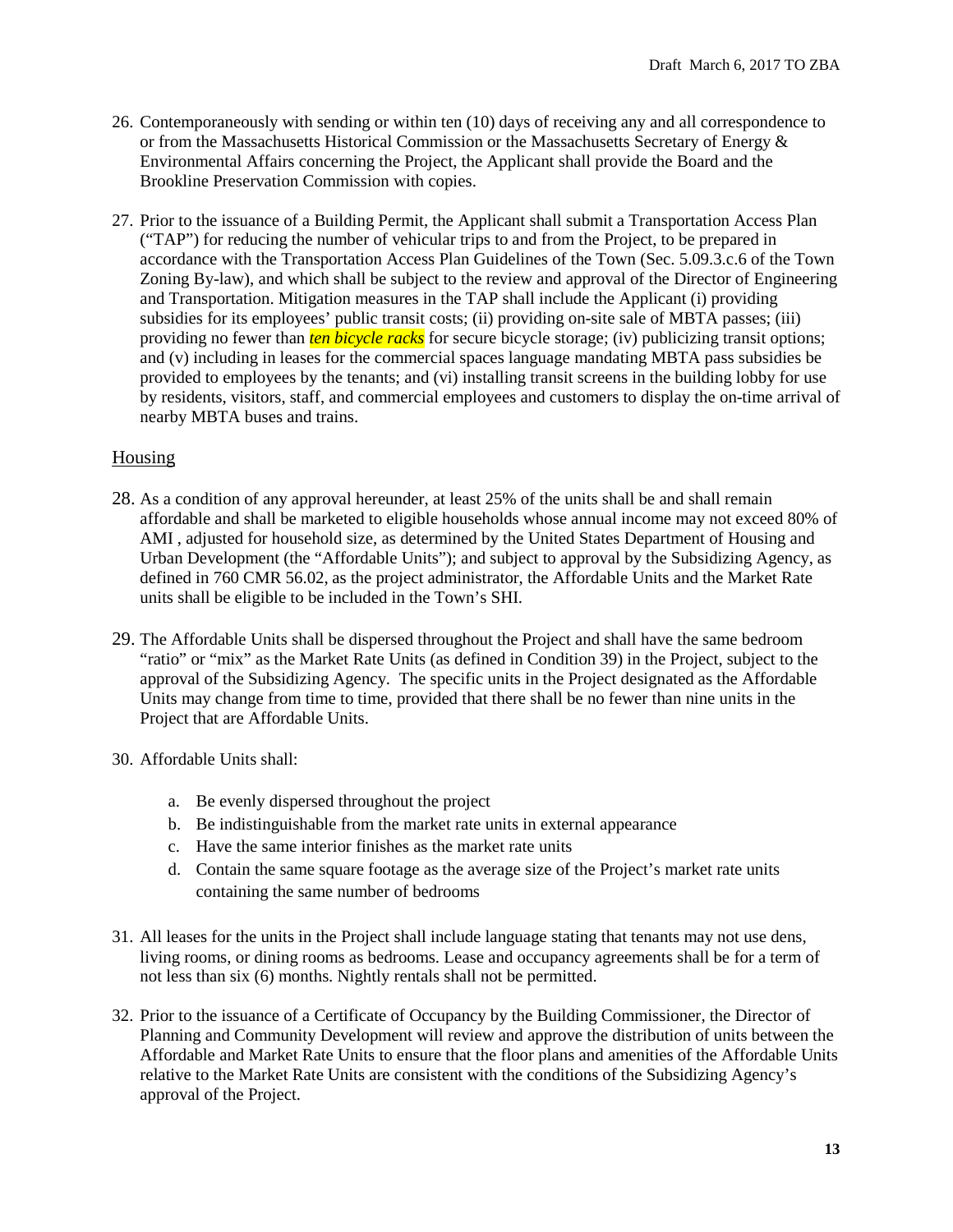- 33. Local Preference: The Applicant shall work with the Director of Community Development to request that no less than 70% of the affordable units be awarded to households with local preference during the initial lottery, as defined by the Town and subject to the approval of the Subsidizing Agency.
- 34. The Assistant Director for Community Planning must review the affirmative marketing plan for the Affordable Units before it is submitted to the Subsidizing Agency for final approval. The Assistant Director for Community Planning will work with the Applicant to market the Affordable Units, specifically identifying appropriate local outreach venues.
- 35. For the period in which the Project is being monitored by the Subsidizing Agency, upon the Town's request, the owner shall share all monitoring reports with the Assistant Director for Community Planning including annual rent increases and information verifying income eligibility for affordable units.
- 36. Nine units in the Project shall in perpetuity be Affordable Units. Prior to the issuance of any Building Permit, a Regulatory Agreement, which shall include monitoring provisions if such provisions are not provided in a separate Monitoring Services Agreement, shall be executed by both the Applicant and the Subsidizing Agency, in form and content as approved by the Subsidizing Agency as Subsidizing Agency, and recorded with the Registry of Deeds by the Applicant against the Property, provided, however, that if a lender or governmental funding agency for the Project requires the issuance of a Building Permit(s) prior to any construction loan closing, then the Building Permit(s) may be issued, subject to the Building Commissioner's satisfaction with compliance with all other applicable legal requirements for issuance, and released to the construction lender's closing attorney, who may then release them to the Applicant upon the execution and recording of the Regulatory Agreement. Such restrictions shall take priority over all financing documents related to the Project and shall survive foreclosure. The Applicant/Owner shall provide copies of monitoring reports to the Town. Moreover, a second Regulatory Agreement and a Monitoring Services Agreement (the terms to be included are provided in Exhibit 2) shall be prepared prior to expiration of the initial Regulatory Agreement, approved by Town Counsel, executed and recorded for the period after the expiration of the affordability restrictions imposed by the Subsidizing Agency. The Applicant shall enter into said Regulatory Agreement and Monitoring Services Agreement with the Town and the Monitoring Agent to continue such restrictions. Such agreement shall be consistent with the terms of this Decision and with the customary terms of Town's Regulatory Agreements.
- 37. The Applicant shall retain the Town or a consultant designated by the Town as the Monitoring Agent for the Project for the period commencing at the expiration of the affordability restrictions imposed by the Subsidizing Agency. All costs associated with monitoring for consistency with the Regulatory Agreement shall be borne by the Applicant.
- 38. Subject to the requirements of the Subsidizing Agency to monitor and enforce the provisions of the Subsidizing Agency Agreements (as defined in Exhibit 2, Terms To Be Included in Replacement Town Regulatory Agreement) relative to limited dividends from the Project during the Subsidy Period (as defined in Exhibit 2), the Applicant shall provide a copy to the Board of Selectmen of any and all certifications, statements, reports, appraisals, and notices, including but not limited to requests by the Applicant to the Subsidizing Agency to revalue the Applicant's equity in the Project, made by the Applicant to the Subsidizing Agency relative to the Applicant's compliance with the limited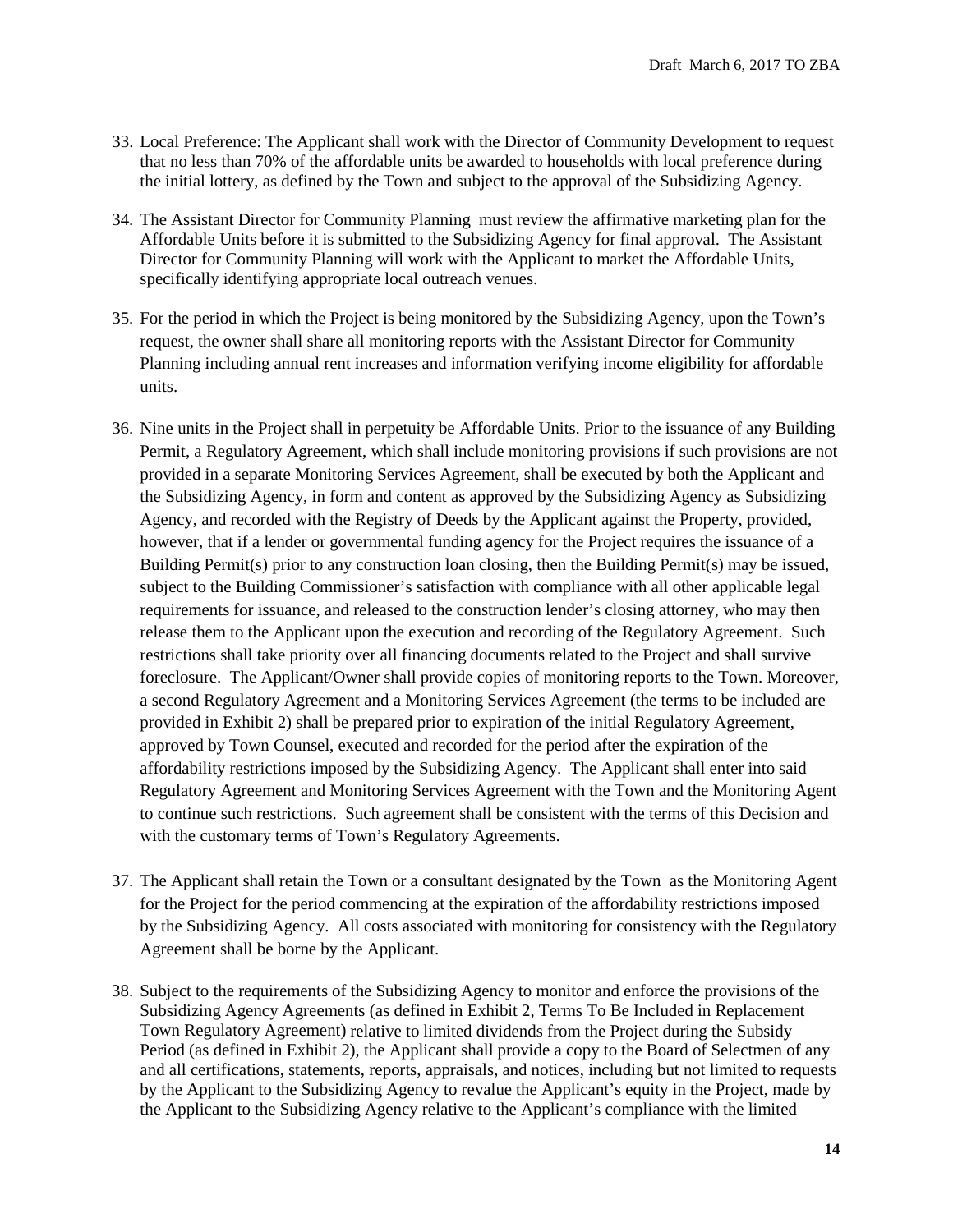dividend provisions in the Subsidizing Agency Agreements (e.g. all statements required to be submitted to the Subsidizing Agency as set forth in the Subsidizing Agency's regulatory agreement), contemporaneously with the Applicant's delivery of such documents to the Subsidizing Agency. The Applicant shall be bound by all terms contained in the Subsidizing Agency Agreements, including the terms pertaining to limited dividends and the use of development revenues.

- 39. The Town will not issue a Building Permit for the Project without review of final plans by the Assistant Director for Community Planning and final approval from the Subsidizing Agency.
- 40. No more than eight certificates of occupancy shall be issued by the Building Commissioner for units designated for rent at fair market rents (the "Market Rate Units") until at least one certificate of occupancy is issued for an Affordable Unit. No more than 32 certificates of occupancy for Market Rate units shall be issued until at least four occupancy permits for Affordable Units are issued.

### Fire Safety

- 41. Prior to the issuance of a Building Permit, the Fire Chief or his designee shall review and approve the final site plan to ensure that fences and landscaping do not impede firefighter access to the lower windows in both buildings.
- 42. Prior to the application for a Building Permit, the Applicant shall certify in writing to the Fire Chief and the Building Commissioner that (a) both buildings have enhanced NFPA-13 (or latest version of the NFPA code) designed sprinkler systems and (b) both buildings in the Project have direct alarm notification to the Fire Department designed in accordance with the latest version of Building and Fire Codes.

### Infrastructure

- 43. Prior to the issuance of a Building Permit, the Applicant shall provide plans for the review and approval of the Director of Engineering and Transportation for the installation on the garage level a 6,300 cubic foot water tank to hold the volume of stormwater from a 25-year storm to reduce the rate of stormwater runoff and not tax the municipal system's 12-inch diameter drain in Boylston Street.
- 44. The following portions of the Project shall be and shall remain forever private and the Town shall not have, now or ever, any legal responsibility for their operation, maintenance, repair, or replacement:
	- (a) The on-site stormwater management system;
	- (b) All sewer, stormwater and water connections, lines and equipment required, from the public way to the buildings;
	- (c) All site utilities including domestic water, fire protection, gas if applicable, electric, telephone, and cable systems.
- 45. The Applicant shall operate and maintain all of the foregoing specified in Condition 44 in good working condition and repair at all times at its sole cost.
- 46. Prior to issuance of a Building Permit, all water, stormwater and sewage facility designs shall be subject to review and approval by the Director of Engineering and Transportation.

### Environmental / Geotechnical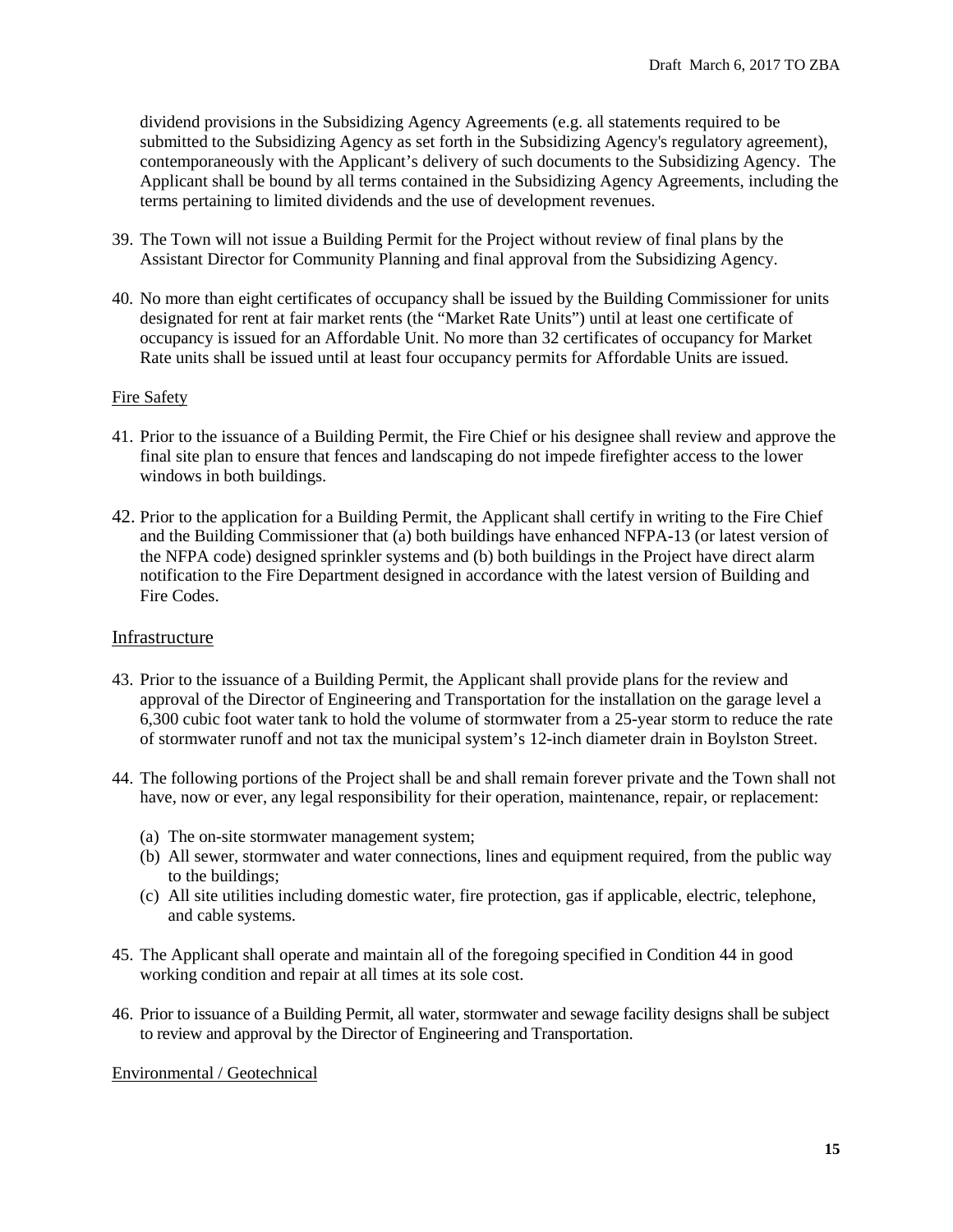- 47. Prior to the Commencement of Construction, the Applicant shall state in writing that he is the party responsible for the (a) environmental compliance at the Site and (b) the proper function and operation of the environmental control proposed by the Applicant.
- 48. The Applicant shall provide to the Town within ten days of submission or receipt any documentation or correspondence related to the Site remediation pursuant to the 310 CMR 14.0000, the Massachusetts Contingency Plan.
- 49. The Applicant shall provide to Town within ten days of submission and/or receipt all documentation and correspondence related to the Notice of Intent and General Permit under the Environmental Protection Agency's (EPA) purview for the regulation of the short-term dewatering after the commencement of construction. [MILESTONE], the Town shall inspect the treatment system duing dewatering to ensure proper dewatering practices. Should the Town hire a third party consultant for this review, all costs for the review shall be borne by the Applicant.
- 50. The Applicant shall install heavy waterproofed structural slab to resist the buoyant force of groundwater, eliminating the need for an underdrain and post-construction groundwater discharge to protect the occupants of the building, to mitigate public health issues potentially posed by the residual petroleum contamination in the ground at the Site, and to prevent flooding and structural damage to the foundation.
- 51. After the final Certificate of Occupancy is issued, no additional load to the municipal system shall be allowed without the Director of Engineering and Transportation's approval.
- 52. Prior to Commencement of Construction, the Applicant shall submit for the review and approval of the Director of Engineering and Transportation a design for the long-term waterproofing system stamped by professional engineer. Should the Director of Engineering and Transportation hire a third party consultant to review the design of the waterproofing system, all costs for the Town's consultant's review shall be borne by the Applicant.
- 53. Prior to MILESTONE, the Town shall inspect and verify the proper installation and function of the waterproofed system based on the design review to ensure that the waterproofing system operates effectively as an environmental control. Should the Director of Engineering and Transportation hire a third party consultant to review the installation of waterproofed slab, all costs for the Town's consultant's inspection shall be borne by the Applicant.
- 54. The Applicant shall install a ventilation system for the underground parking garage to control vehicle exhaust and act as an environmental control to mitigate the potential for residual petroleum vapors to migrate into the proposed building and expose the occupants of the building to vapors.
- 55. The Applicant shall install a generator or back-up power system to maintain ventilation of the underground garage during power outages.
- 56. Prior to the issuance of a Building Permit, the Applicant shall submit a ventilation system design for the review and approval of the Director of Engineering and Transportation. Should the Town hire a third party consultant to conduct said review, all costs for this review shall be borne by the Applicant.
- 57. Prior to MILESTONE, the Town shall inspect and verify the proper installation and function of the ventilation system. Should the Town hire a third party consultant to conduct said inspection, all costs for this inspection shall be borne by the Applicant.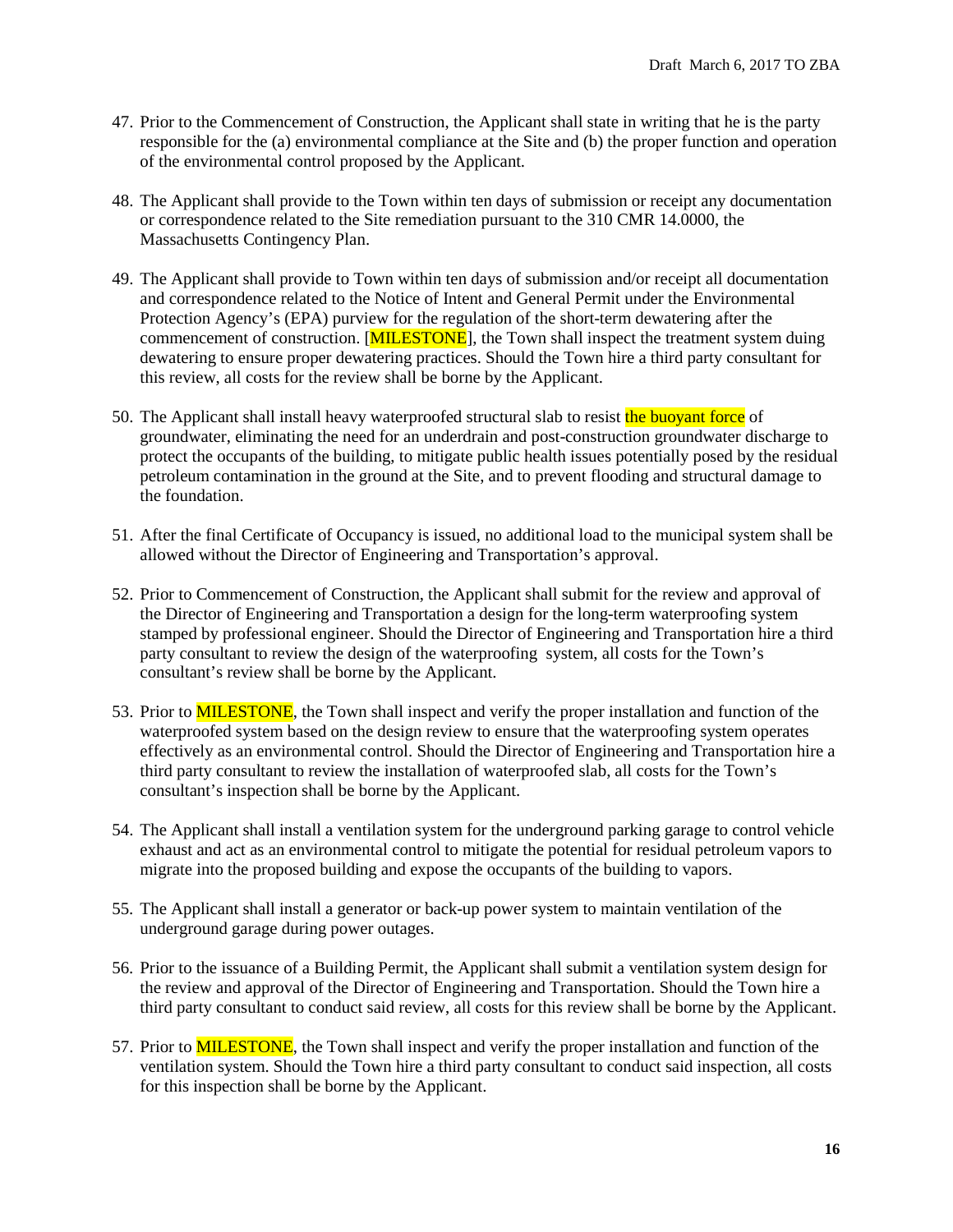58. During construction, the Applicant shall not stockpile remediation waste on the Site at any time. *[Peter: Town inspection during removal of remediation waste?]*

#### Pre-Building Permit Review

- 59. Prior to issuance of a Building Permit, the Applicant shall demonstrate to the satisfaction of the Building Commissioner that:
	- (a) Final site plans and architectural plans have been reviewed and approved by the Assistant Director for Regulatory Planning in accordance with Conditions 6 and 7.
	- (b) The Director of Engineering and Transportation has reviewed and approved the final site and lighting plans in accordance with Conditions 8 and 17; the final stormwater management and drainage plans in accordance with Condition 10; the water, stormwater and sewage facility designs in accordance with Condition 44; the erosion control plans in accordance with Condition 19; the pavement surfaces in accordance with Condition 63; and all other items requiring review, verification, or approval by or to the satisfaction of the Director of Transportation and Engineering as listed in these Conditions.
	- (c) It has paid all fees and funded all improvements required pursuant to Condition 12, 14 and, if applicable, Condition 9.
	- (d) It has initiated and participated in a pre-construction meeting to discuss the proposed construction schedule with its contractor and the Town, including but not limited to the Building Commissioner, Director of Transportation and Engineering, and the Fire Chief.
	- (e) All required local, state and federal approvals and permits have been obtained and it has obtained Final Approval from the Subsidizing Agency as provided in 760 CMR  $56.05(8)(c)(2)$  and (3).
	- (f) The Building Commissioner has approved the Construction Management Plan (Condition 16).
	- (g) The Chief of Environmental Health has reviewed and approved the rubbish and recycling plan in accordance with Condition 15.
	- (h) The Subsidizing Agency has granted the Subsidy as provided in 760 CMR 56.05(8)(c)(1).
	- (i) The Assistant Director for Community Planning has reviewed the final plans in accordance with Condition 38.
	- (j) The Fire Chief or his designee has reviewed and approved the final site plan in accordance with Condition 40.
	- (k) The Town Arborist has reviewed a plan to protect existing street trees or add new street trees in accordance with Condition 9.
	- (l) The Director of Engineering has reviewed and approved the design of the waterproofing system in accordance with Condition 50  $\overline{C}$  of  $\overline{C}$ .
	- (m) The Director of Engineering has review and approved the design of the ventilation system in accordance with Condition 54.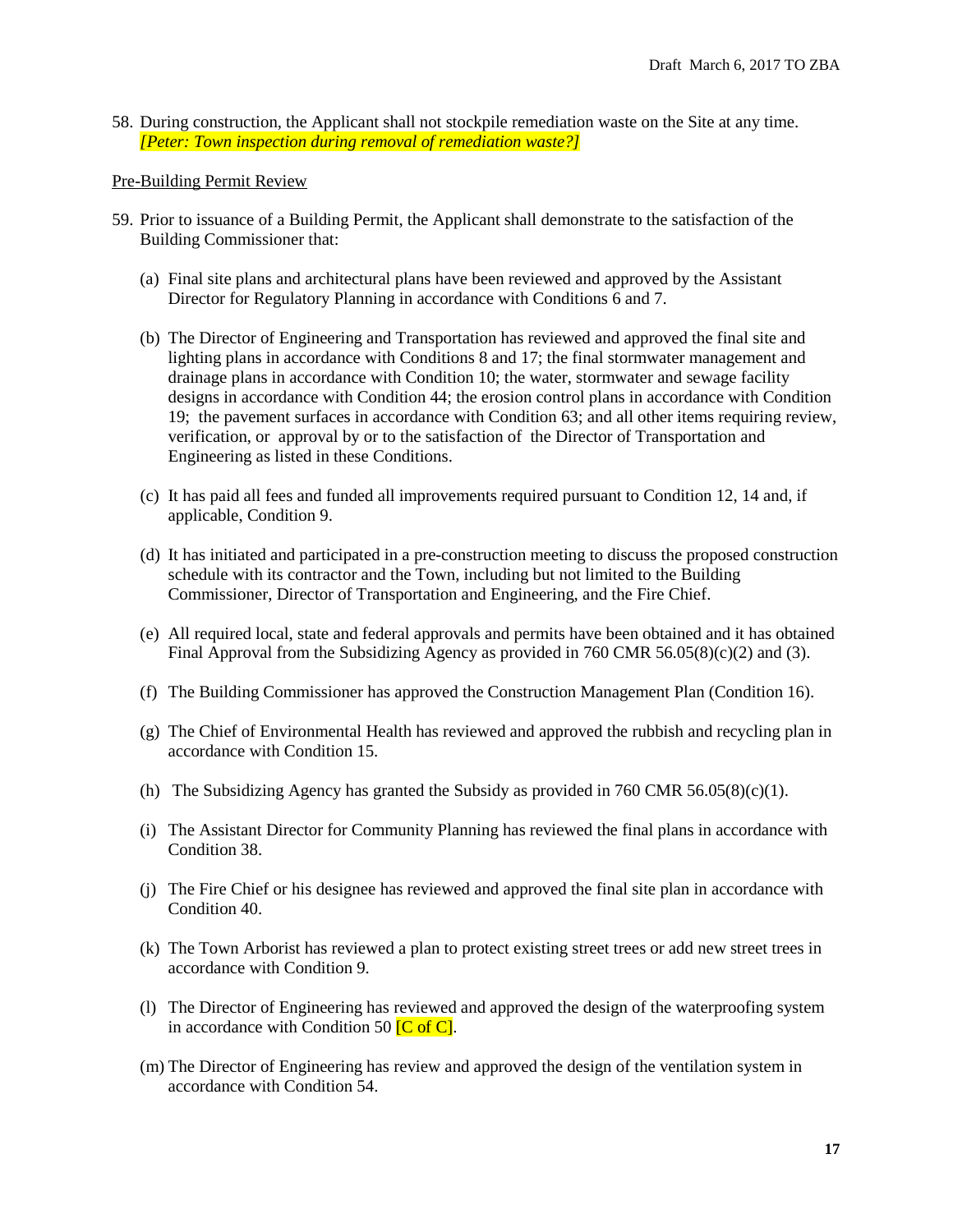- (n) The Applicant has submitted in writing he is the party responsible for environmental compliance and long-term environmental controls at the Site in accordance with Condition 46.
- (o) The Town and the Applicant have entered into an easement agreement to ensure ten-foot wide pedestrian access between the Loading Zone and the building west façade.
- (p) The Applicant has submitted proof to the Town that MassDot has granted an approval for the curb cut specified on the plans listed under Item 4 under Procedural History.

# (q) *EPA?*

# Construction

- 60. During construction, the Applicant shall conform to all local, state, and federal laws regarding air quality, noise, vibration, dust, and blocking of any roads. The Applicant shall at all times use reasonable means to minimize inconvenience to residents and businesses in the general area. The Applicant shall provide the Police Department with the name and 24-hour telephone number for the project manager responsible for construction. The hours for operation of construction equipment, deliveries and personnel are limited to: Monday through Friday (excluding Federal and State holidays) from 7:00 am to 5:00 pm; and Saturday from 8:30 am to 5:00 pm. Any noise or traffic complaints during these hours will be investigated by the appropriate Town agencies and departments.
- 61. Prior to Commencement of Construction and subject to approval by the Building Commissioner, the Applicant shall provide a Construction Management Plan that shall include but not be limited to: designation of truck routes; a survey of existing trees on the Site and measures to ensure tree protection during construction; limit of work areas; where construction vehicles, materials and equipment will be stored; parking hours and locations for construction workers' vehicles; location of portable toilets; rodent and insect control plan; dust/airborne particle control; security fencing; trash areas; construction trailer locations; the timetable for excavation and overall earthwork operation; and the number of necessary truck trips.
- 62. The Applicant shall make all commercially reasonable efforts to ensure that the entire construction period from Commencement of Construction to the date of issuance of the final Certificate of Occupancy shall be no more than thirty (30) months except subject to causes beyond the Applicant's reasonable control. Applicant may seek an extension of the foregoing requirement pursuant to 760 CMR 56.05(11).
- 63. The Applicant shall keep in optimum working order any and all construction equipment that makes sounds.
- 64. Upon the request of the Director of Engineering and Transportation and/or the Building Commissioner, the Applicant shall provide written reports during construction outlining the status of the Project.
- 65. Prior to Commencement of Construction, the Applicant shall provide the Director of Transportation and Engineering with a report and photographs of the condition of pavement surfaces along truck routes before Construction Commencement and then again prior to issuance of a Certificate of Occupancy to ensure construction traffic does not adversely affect the pavement.

### General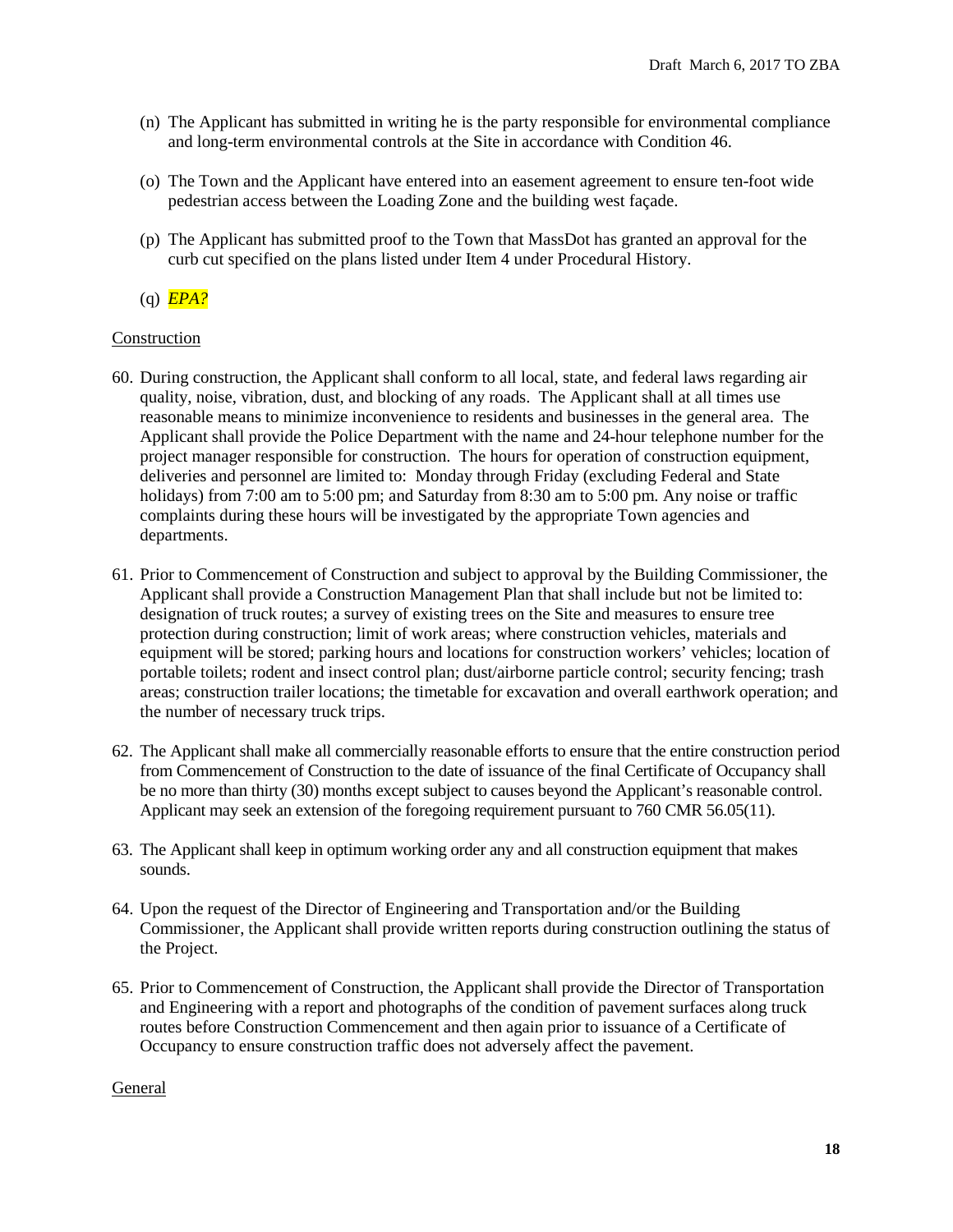- 66. The provisions of this Comprehensive Permit shall be binding upon the heirs, successors and assigns of the Applicant and the obligations shall run with the land.
- 67. Any reference to Town staff shall be read to include a designee (either other staff member(s) or a consultant) of that person or of the head of the respective Town department or division.
- 68. If any part of this Decision is for any reason held invalid or unenforceable, such invalidity or unenforceability shall not affect the validity of any other portion of this Decision.
- 69. Upon execution by the members of the Board, the Clerk of the Board is directed to file this Decision with the Town Clerk and send a copy to the Applicant by certified mail, return receipt requested.
- 70. Any person aggrieved by this Decision may appeal pursuant to M.G.L. c.40B, Sec. 21.
- 71. This Comprehensive Permit shall expire if construction is not commenced within three (3) years from the date this Decision becomes final as provided in 760 CMR 56.05(12)(c), subject to the tolling provisions of 760 CMR 56.05(12)(c). For purposes of this paragraph only, Commencement of Construction is defined as the construction of the foundation of at least one of the Project's buildings. The Applicant may apply to the Board for extensions of this Comprehensive Permit in accordance with 760 CMR 56.05(12)(c).
- 72. If the Applicant revises any of the Plans, it shall present the revised plans to the Board in accordance with 760 CMR 56.05(11).
- 73. This Comprehensive Permit may be transferred by the Applicant only upon compliance with the requirements of 760 CMR 56.05(12)(b).
- 74. All utilities shall be underground.
- 75. Applicant shall pay for the Town's cost of police and fire details for the Project, in accordance with the Town's standard practices.
- 76. All Conditions in this Decision are to be interpreted and enforced to the extent permitted by M.G.L. c.40B and the Regulations.
- 77. Prior to thirty (30) days subsequent to the end of all applicable appeal periods, the Applicant shall record this Decision in the Norfolk County Registry of Deeds and shall provide the Board and the Building Commissioner with a copy of this Decision endorsed with the applicable recording information.
- 78. There shall be no structures or buildings or paved surfaces on the Site other than those shown on the Site Plans. Notwithstanding the foregoing, insubstantial changes to the Project, as determined by the Board in accordance with 760 CMR 56.05(11), shall be allowed.

ATTACHED: Exhibit 1 (Granted Waivers) Exhibit 2 (Terms To Be Included in Replacement Town Regulatory Agreement Exhibit 3 (Public Hearing Notice – May 26, 2016 and June 2, 2016)

RECORD OF VOTE